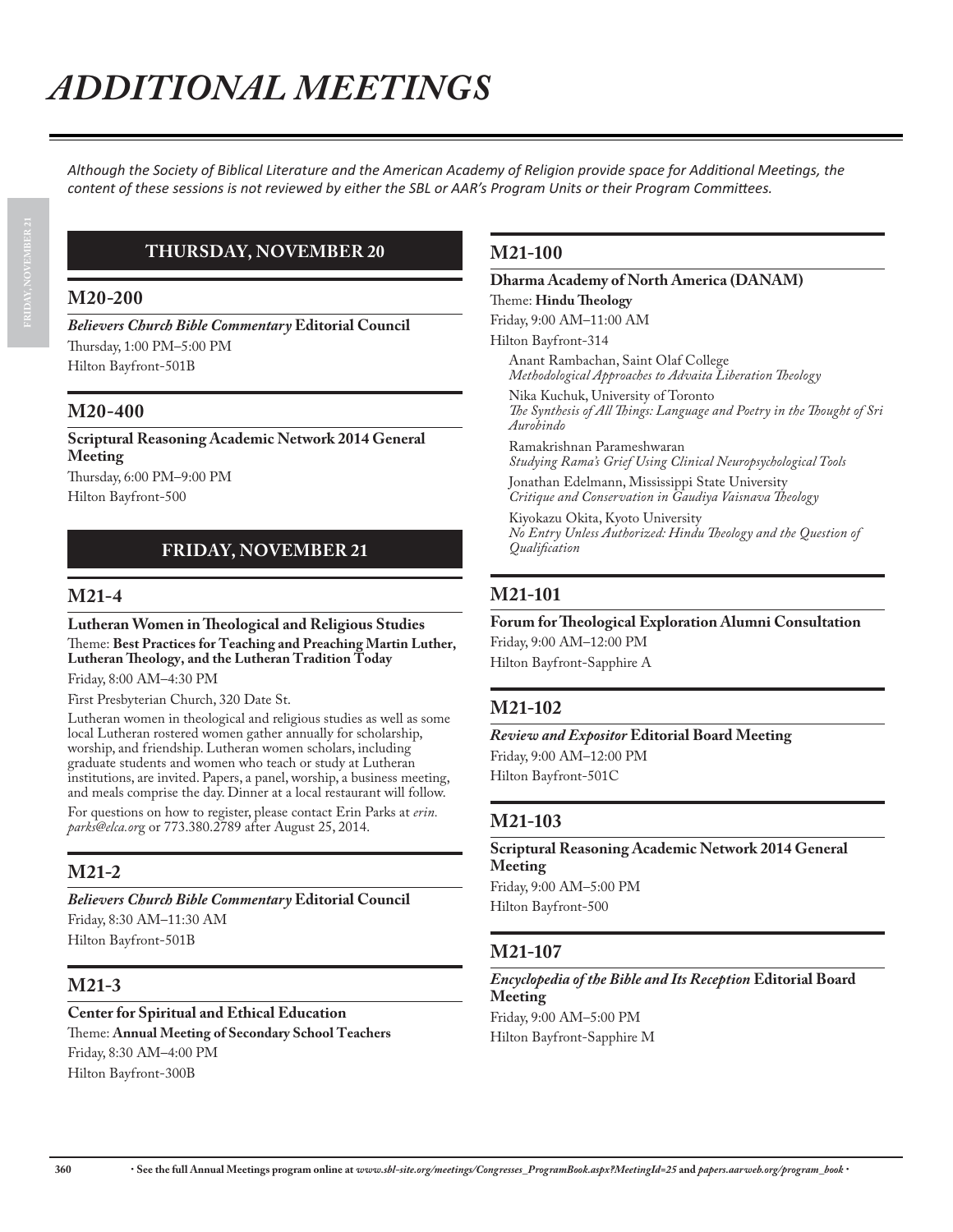#### **M21-104**

#### **Dharma Academy of North America (DANAM)**

# Theme: **Polytheology: The Vision of Plural Divinities**

Friday, 11:00 AM–1:00 PM

Hilton Bayfront-314

Ramdas Lamb, University of Hawai'i *Polytheism and Monotheism: Conceptualizing the One and the Many*

Jessica Ford, University of Ottawa *Conceptualizing the Divine: How Hindu Deities are Presented in High School World Religions Courses in Canada*

Kamini Gogri, University of Mumbai *Devotions of Attachment and Detachment and the Myriad Divinities of Jainism*

R. Jeremy Saul, University of Michigan *When Hanuman Became a Jain: The Miraculous Story of Babosa*

Karma Lekshe Tsomo, University of San Diego *Deities, Bodhisattvas, and Buddhas: Nontheism in a Theocratic Universe*

Responding: Anne Vallely, University of Ottawa

# **M21-108**

*Encyclopedia of the Bible and Its Reception* **Editorial Board Meeting** Friday, 11:00 AM–4:00 PM Hilton Bayfront-411A

# **M21-109**

**Hispanic Theological Initiative Member Council Meeting (Private)** Friday, 11:30 AM–5:30 PM Hilton Bayfront-Sapphire P

#### **M21-105**

**Forum on Religion and Ecology, Yale University, Annual Luncheon** Friday, 11:45 AM–1:45 PM Convention Center-1B

#### **M21-106**

**Bukkyo Dendo Kyokai (BDK) America** Theme: **Numata Chair Coordinators Meeting** Friday, 12:00 PM–5:00 PM Hilton Bayfront-204A

#### **M21-200**

*Believers Church Bible Commentary* **Editorial Council**

Friday, 1:00 PM–5:00 PM Hilton Bayfront-501B

# **M21-203**

*Studies in Interreligious Dialogue* **(SID)**

Theme: **Issues in Interreligious Dialogue: Identities**

Friday, 1:00 PM–5:00 PM

Hilton Bayfront-Sapphire E

Nelly Van Doorn-Harder, Wake Forest University, and Paul Hedges, University of Winchester, Presiding

Anticipating its twenty-fifth anniversary (2016), the international journal *Studies in Interreligious Dialogue* (SID) convenes a series of pre-AAR meetings discussing various issues on interreligious studies and engagements. Religious belonging and participation engages people's identities in a variety of ways, and in interreligious encounters and engagement this issue is often fore-grounded. This workshop will discuss the issue of Interreligious Identities from a variety of perspectives that may include, but is not limited to, gender, multi-religious participation, geographical location, history, sexuality, embodiment, and dialogue.

#### **M21-204**

#### **Theology and Ethics Colloquy Meeting**

Friday, 1:00 PM–5:00 PM Marriott Marquis-Cardiff

# **M21-205**

**New Paths: Christians Engaging Israel** Theme: **Teaching "Images of Israel"** Friday, 1:30 PM–4:30 PM Marriott Marquis-Coronado

Peter Pettit, Muhlenberg College, Presiding

Learn about the exciting new curriculum for Christian communities to engage Israel realistically — beyond apologetics, defensiveness, and condemnation. This values-based approach, with its first course, "Images of Israel", has been developed by a team of American Christian scholars and educators as a project of the Shalom Hartman Institute in Jerusalem. Participants will lead discussion of the foundational ideas and demonstrate the pedagogical methods that make this a distinctive new resource for Christians engaging Israel. Elements of the curriculum and its approach will also prove useful in defusing polarization around Israel in college, university, and seminary classrooms.

#### Panelists:

Alan Culpepper, McAfee School of Theology Judy Siker, Loyola Marymount University Marcie Lenk, Shalom Hartman Institute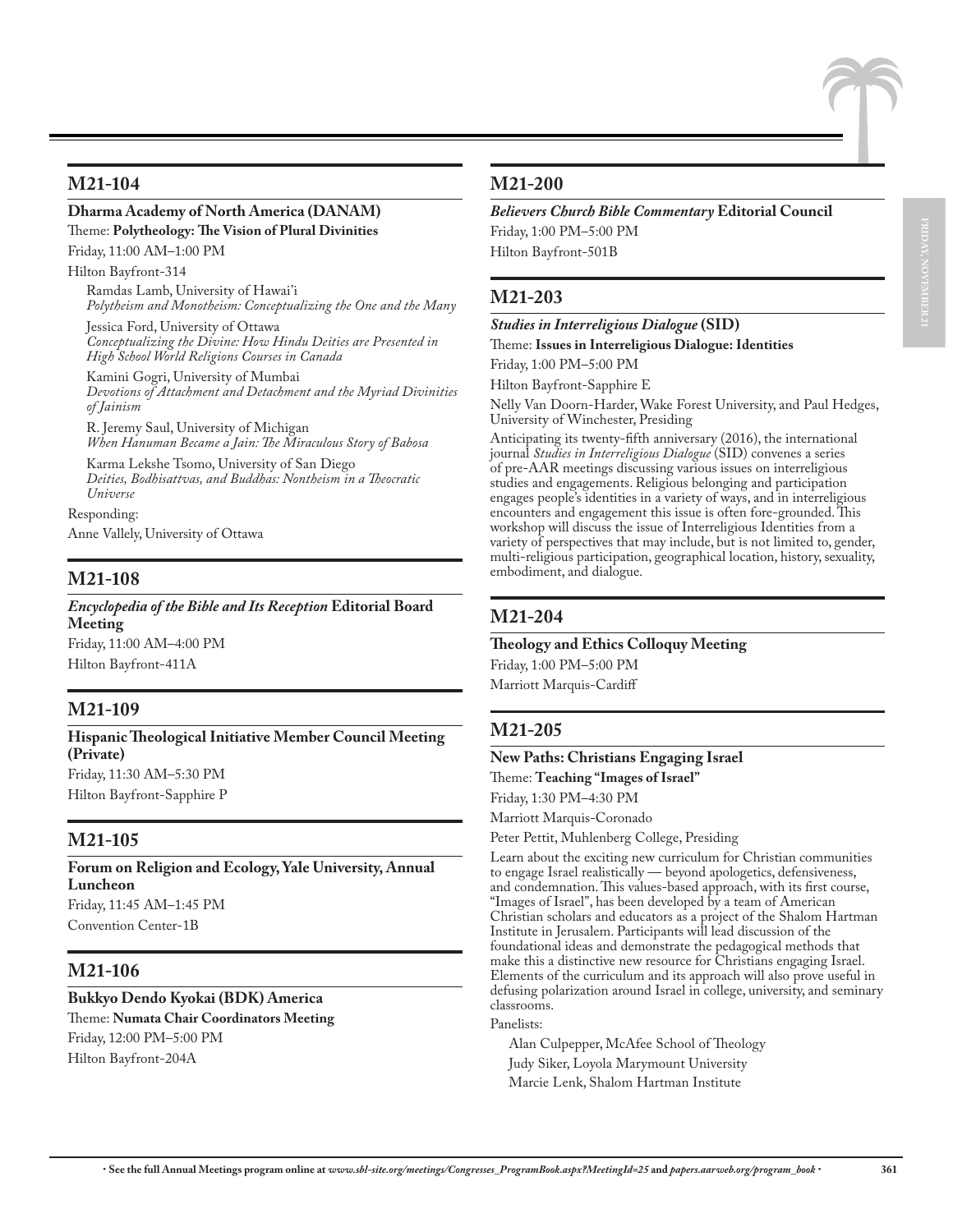# **FRIDAY, NOVEMBER 21**

#### **M21-202**

# **Dharma Academy of North America (DANAM)**

Theme: **Academia and Activism: Dharmic Perspectives**

Friday, 2:00 PM–4:00 PM

Hilton Bayfront-314

#### Neela Bhattacharya Saxena, Nassau Community College, Presiding Pravrajika Vrajaprana, Vedanta Society of Southern California *Work and Non Work: Service and Spirituality in the Ramakrishna Mission*

Philip Goldberg, Los Angeles, CA *Engaged Yoga: The New Social Activism in the American Yoga Community*

Nadya Pohran, University of Ottawa *Jain Panjrapoles and Animal Rights Activism*

Veena Howard, California State University, Fresno *Gandhi's Ascetic Activism*

Alfred Collins, Alaska Pacific University *Indian Psychology: Reframing Western Behavioral Science through Samkhyan Categories*

# **M21-300**

#### **Dharma Academy of North America (DANAM)** Theme: **Dharma Traditions? Responses to Secularism and the Secular Age**

Friday, 4:00 PM–6:00 PM

Hilton Bayfront-314

Purushottama Bilimoria, University of California, Berkeley and University of Melbourne, Presiding

Brian Black, Lancaster University *Sources of Indian Secularism? Dialogues on Politics and Religion in the Hindu and Buddhist Traditions*

Nalini Bhushan, Amherst College *Secularing Perspectives on Suffering and Evil in Twentieth Century Colonial India*

Sushumna Kannan, San Diego State University *Responding to Taylor's Secularity via Two Indian Thinkers: Vivekananda and Gandhi*

Laurie Louise Patton, Duke University *Synthetic Secularism? Finding a Place in Indic Traditions not for the Fact but the Practice*

#### **M21-302**

#### **Feminist Liberation Theologians' Network**

Friday, 4:00 PM–6:00 PM

Marriott Marquis-Catalina Mary E. Hunt, Women's Alliance for Theology, Ethics, and Ritual, and Elisabeth Schüssler Fiorenza, Harvard University, Presiding

The Network will discuss teaching that engages gender-based violence as feminist liberation theological praxis. Discussion and strategizing

will follow short presentations. All are welcome. RSVP: Mary E. Hunt, Women's Alliance for Theology, Ethics and Ritual (WATER), 301 589-2509, *mhunt@her.com*; Elisabeth Schüssler Fiorenza, Harvard University, *eschussler@hds.harvard.edu*. Panelists:

Solveig Anna Boasdottir, University of Iceland Marie M. Fortune, FaithTrust Institute Lisa Gelber, Jewish Theological Seminary Elizabeth J. A. Siwo-Okundi, Boston University Traci C. West, Drew University

# **M21-304**

#### **Quaker Theological Discussion Group**

Theme: **Review of David John's** *Quakering Theology: Essays on Worship, Tradition and Christian Faith* Friday, 4:00 PM–6:00 PM Omni-Gaslamp 3 Panelists: Stephen Angell, Earlham School of Religion Marge Abbott, Portland, OR Paul Anderson, George Fox University Responding: David Johns, Union College

#### **M21-303**

#### **Art/s of Interpretation Group**

Theme: **Interpret the Arts Session I**

Friday, 4:00 PM–6:30 PM

Hilton Bayfront-305

Jennifer Reid, University of Maine, Farmington, Presiding Eglute Trinkauskaite, Maryland Institute College of Art

*Soulfulness of Lithuanian Folk Art* Robert Mason, California State University, Northridge *Capes and Caves: Batman and St. Malchus as Popular Ascetic Heroes*

Chris Tirres, DePaul University *From an Aesthetics of Sense to an Aesthetics of the Imagination: The Art of Mexican-American Popular Ritual*

Yvonne Daniel, Smith College *Transcendence and Glimpses of Conversion in/through the Dancing Diaspora Body*

Responding: Rachel E. Harding, University of Colorado, Denver

# **M21-305**

#### **Society for the Study of Native American Sacred Traditions Annual Meeting**

Friday, 4:30 PM–6:30 PM

Marriott Marquis-Oceanside

This is an open meeting for anyone interested in Native American sacred traditions.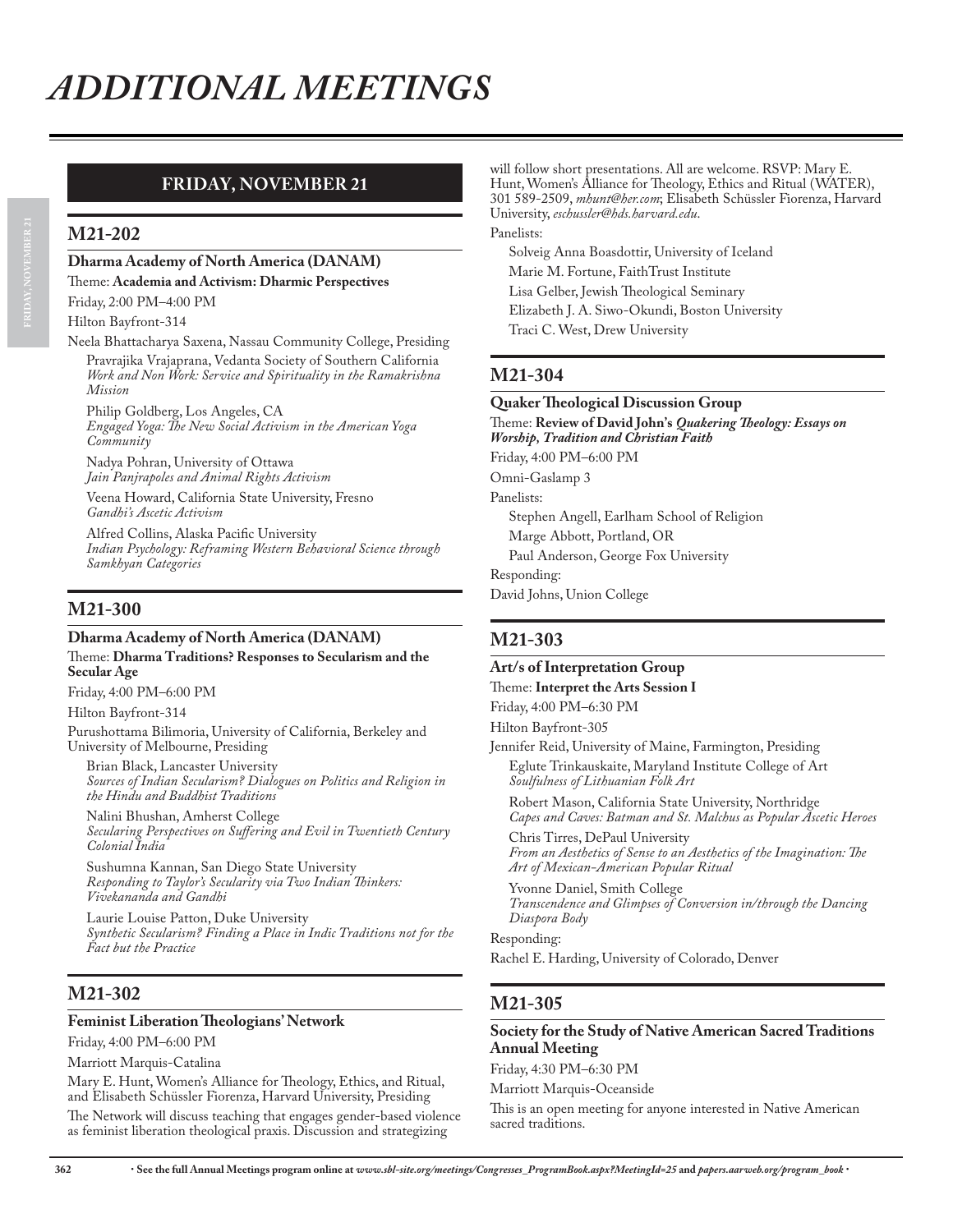#### **M21-307**

#### *Stone-Campbell Journal*

Theme: **A Conversation about Koine Greek**

Friday, 5:00 PM–6:30 PM

Marriott Marquis-Marriott Hall 1

SCJ invites friends and colleagues from all streams who identify with the Stone-Campbell Restoration Movement tradition for fellowship, light refreshments, and interesting conversation. For additional information contact William Baker (*scjeditor@aol.com*).

Ron Peters, Great Lakes Christian College *The Greek Article: A Functional Grammar of ó-Items in the Greek New Testament with Special Emphasis on the Greek Article (Leiden: Brill, 2014)*

Trevor Thompson, Abilene Christian University *Galen's Indolentia: Essays on the Newly-Discovered Letter (ed. With C. K Rothschild, WUNT: Forthcoming)*

#### **M21-309**

#### **The Thomas H. Olbricht Christian Scholars' Conference** Theme: **Sarah Coakley Engages the Churches of Christ: Theology in Via**

Friday, 6:30 PM–8:00 PM

Omni-Gallery 2

Highly acclaimed theologian Sarah Coakley, the Norris-Hulse Professor of Divinity at Cambridge, brings serious scholarship, pastoral sensibility and cultural awareness into a provocative conversation with Churches of Christ. With keen sensitivity to this particular Christian tradition, Professor Coakley suggests a "more excellent way" of conceiving the task of theology than two false and popular alternatives (secularism versus fideism).

Panelists:

Sarah Coakley, University of Cambridge

#### **M21-402**

*Perspectives in Religious Studies* **Editorial Board Annual Meeting**

Friday, 7:00 PM–8:30 PM Hilton Bayfront-520

# **M21-405**

**Lesbian, Gay, Bisexual, Transgender, Queer Caucus** Friday, 7:00 PM–8:30 PM Hilton Bayfront-502A

#### **M21-400**

#### **Mennonite Scholars and Friends Reception**

Friday, 7:00 PM–9:00 PM Omni-Grand Ballroom D

# **M21-401**

#### **New Religious Movements Group** Theme: **Methods Meeting: Heaven's Gate**

Friday, 7:00 PM–9:00 PM

Hilton Bayfront-314

Benjamin Zeller, Lake Forest College, George Chryssides, University of Birmingham, UK, and Robert Balch, University of Montana, Presiding

A discussion of the state of scholarship and future directions in the study of Heaven's Gate. For more information contact Ben Zeller: *zeller@lakeforest.edu*.

# **M21-403**

*Religious Studies Review (RSR)* **Annual Editorial Board Meeting**

Friday, 7:00 PM–9:00 PM Omni-Gallery 3A

# **M21-404**

**Homebrewed Christianity**

Theme: **John Cobb and Catherine Keller: A Dialogue on the Present and Future of Theology**

Friday, 7:00 PM–9:00 PM

Hilton Bayfront-202A

Join Homebrewed Christianity — a progressive Christian theology podcast — as we host a dialogue between Keller and Cobb. In our time together we will discuss process theology, ecological concerns, and hear what these two great minds have to say about the shape of things to come.

As part of the evening we will also celebrate Cobb being the first guest to reach 500,000 downloads for his episodes on the show and unveil the label art for a special homebrewed beer named and created in honor of Keller. All are welcome.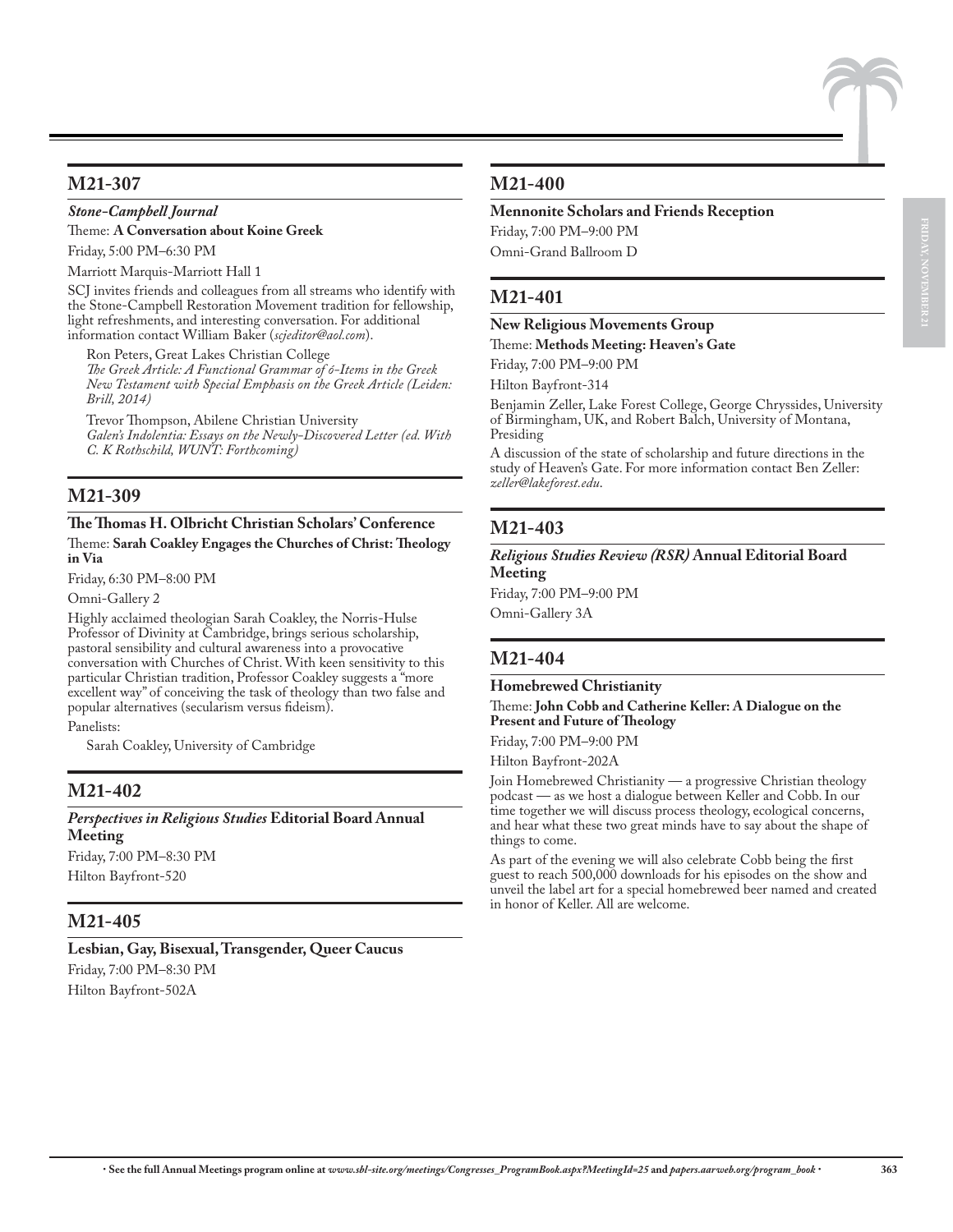# **FRIDAY, NOVEMBER 21**

#### **M21-406**

#### **Quaker Theological Discussion Group**

Theme: **Pushing Boundaries: Mystics as Expansive Religionists**

Friday, 7:00 PM–9:00 PM

Omni-Gaslamp 3

Carole Dale Spencer, Earlham School of Religion *James Naylor and Jacob Boehme's The Way to Christ*

Jon Kershner, University of Lancaster *John Woolman and Revelation*

Rebecca Mays, Temple University *Becoming Broader: Risking Boundaries as Taking Religion Seriously*

Responding:

Michael Birkel, Earlham College

# **M21-407**

#### **Word Made Fresh and International Society for Science and Religion**

#### Theme: **Science and Christian Scripture: Issues of Origins and Evolution**

Friday, 7:00 PM–9:00 PM

Hilton Bayfront-Sapphire D

Thomas Oord, Northwest Nazarene University, Presiding Panelists:

Darrel R. Falk, Point Loma Nazarene University Jonathan Walton, Wheaton College

# **M21-408**

**Friends of Animals and Religion Reception** Friday, 9:00 PM–10:30 PM Omni-Gaslamp 2

# **SATURDAY, NOVEMBER 22**

#### **M22-1**

# **Daughters of the African Atlantic Fund Launch**

Saturday, 7:00 AM–9:00 AM

Marriott Marquis-Mission Hills

The Daughters of the African Atlantic Fund is a faith-based nonprofit organization which envisions African and African-descended women and girls are fully protected to live freely, work creatively and dream boldly.

#### **M22-4**

*Worldviews: Global Religions, Culture, and Ecology* **Editorial Board Meeting** Saturday, 7:30 AM–9:00 AM Hilton Bayfront-Aqua Boardroom

# **M22-6**

**W.W. Norton and Company Continental Breakfast** Saturday, 8:00 AM–9:00 AM Convention Center-6E

# **M22-106**

#### **Dharma Academy of North America (DANAM)** Theme: **Relationships Between Devotional Paths and Tantric Paths**

Saturday, 9:00 AM–11:00 AM

#### Hilton Bayfront-Indigo D

David P. Lawrence, University of North Dakota *Relations between Tantra and Bhakti in the Constructive Scholarship of Gopinath Kaviraj*

Karen Pechilis, Drew University *A Tamil Poetess as Tantric Practitioner? (Karaikkal Ammaiyar)*

Loriliai Biernacki, University of Colorado *The Bhāvanā of the Body: Bhakti in Tantra in Nondual Kashmiri Śaivism*

June McDaniel, College of Charleston *Bhakti and Tantra in Balinese Hinduism*

Jeffrey Stephen Lidke, Berry College *Anuttara Sakti Bhakti: Adoration of the Highest Power in the Non Dual Tantra of Abhinavagupta*

Responding: Sthaneshwar Timalsina, San Diego State University

#### **M22-109**

#### **Pentecostal Theological Seminary**

#### Theme: **The Promise of Robert Jenson's Theology: Constructive Engagements**

Saturday, 9:00 AM–11:00 AM

Hilton Bayfront-Sapphire D

Daniela Augustine, Lee University *Creation as Perichoretic Trinitarian Conversation: Reflections on World-making with Robert W. Jenson*

Eugene F. Rogers, University of North Carolina, Greensboro *How does the Work of Robert Jenson Help to Answer Questions about Christian Blood-Language?*

R. Kendall Soulen, Wesley Theological Seminary *People of God, Body of Christ, Temple of the Holy Spirit: The Trinitarian Being of the Church in Conversation with Robert W. Jenson*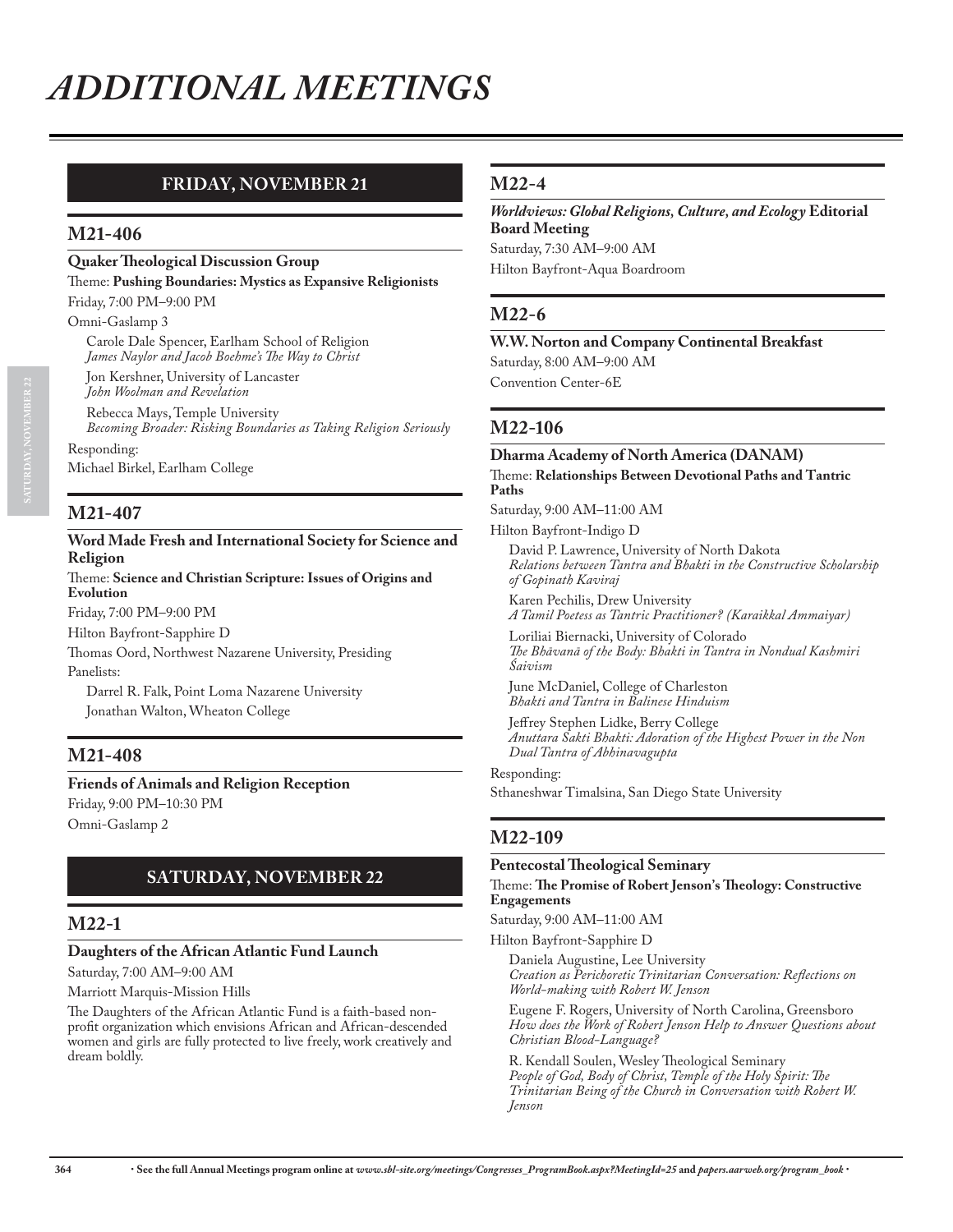#### **Presbyterian Church (USA)**

Theme: **In a Time of Schism: Love and Responsibility** Saturday, 9:00 AM–11:00 AM

Marriott Marquis-Carlsbad

The Presbyterian Church (U.S.A.) is in the midst of a schism, which follows hard on the heels of at least 3 earlier divisions over the last 50 years. This year's "Theology for the PC(USA)" will explore what love requires of us in the midst of these denominational divisions. What mutual obligations do individuals, congregations, and denominations bear to those with whom we were recently joined in a single denomination? What are the common confessional commitments that we share, and how do those shared commitments make it easier or more difficult for us to live together in ways that embody Christ's love? What responsibility do we have as Reformed and Presbyterian churches to represent our common commitments to other churches and the world? How can we continue to support each other in prayer and ministry even though we no longer share institutional structures? Answers to these questions will have implications for how we view ourselves, one another, our denominational structures, and how we engage in theological education. Three speakers will address these questions, and there will be time for discussion.

# **M22-100**

#### *Ethics as a Work of Charity: Thomas Aquinas and Pagan Virtue*  **(Stanford University Press, 2014), Author Meets Critics**

Saturday, 9:00 AM–11:30 AM

Hilton Bayfront-Sapphire A Joseph Clair, George Fox University, Presiding

Panelists:

Sarah Coakley, University of Cambridge Jennifer A. Herdt, Yale University

Mark Jordan, Harvard University

Responding:

David Decosimo, Loyola University Maryland

#### **M22-101**

#### **Mennonite Scholars and Friends**

Theme: **Human Sexuality and Theological Vocation in the Context of Personal, Institutional, and Ecclesial Practice**

Saturday, 9:00 AM–11:30 AM Convention Center-4

#### **M22-102**

# **National Association of Baptist Professors of Religion November Meeting**

Saturday, 9:00 AM–11:30 AM Hilton Bayfront-Indigo B

#### **M22-108**

#### **Art/s of Interpretation Group**

Theme: **Interpret the Arts Session II**

Saturday, 9:00 AM–11:30 AM

Marriott Marquis-Vista

Randal Cummings, California State University, Northridge, Presiding

Monica R. Miller, Lehigh University *I'm the New Picasso!: Art and the Aesthetic Manipulation of Black Presence in Hip Hop*

Lisa Poirier, DePaul University *'Makes Me Feel Glad That I'm Not Dead': Jim Pepper and Music From the Native American Church*

Matthew Pettway, Bates College *Manzano on the Mountain: Recovering the Lost Subject in 'A Dream to My Second Brother'*

Responding:

Jualynne E. Dodson, Michigan State University Charles H. Long, Chapel Hill, NC

# **M22-104**

#### **Salvation Army Scholars and Friends**

Saturday, 9:00 AM–12:00 PM

Marriott Marquis-Laguna

Salvationist scholars and friends are invited to attend a session in which papers on historical, theological and missional topics are presented. For a listing of papers and presenters, contact Dean Smith (*dean.smith@aue.salvationarmy.org*) or Donald Burke (*donald\_burke@ boothuc.ca*) after August 15, 2014. The meeting is open to all.

# **M22-103**

#### **Society for the Study of Anglicanism**

Theme: **Dimensions of Reconciliation**

Saturday, 9:00 AM–12:30 PM

Marriott Marquis-Torrey Pines 3

Ian Markham, Virginia Theological Seminary, Presiding

The Center for Anglican Communion Studies at Virginia Theological Seminary and Ripon College Cuddesdon partner each year to host the annual Society for the Study of Anglicanism meeting. The Society is a research-led body that is committed to excellence in promoting the study of Anglicanism. The scholarly presentations inform dynamic discussions on varied topics. Martyn Percy and Rob Slocum serve as co-Conveners of the Society.

The Society has chosen as this year's topic, "Dimensions of Reconciliation." Within the world of Anglicanism and beyond the world of Anglicanism otherness and the exclusion of the other remains a fundamental challenge that we continue to face and at which we continue to fail. A thoroughly theological approach to these issues that emerges from such ongoing realities and addresses these realities is critical.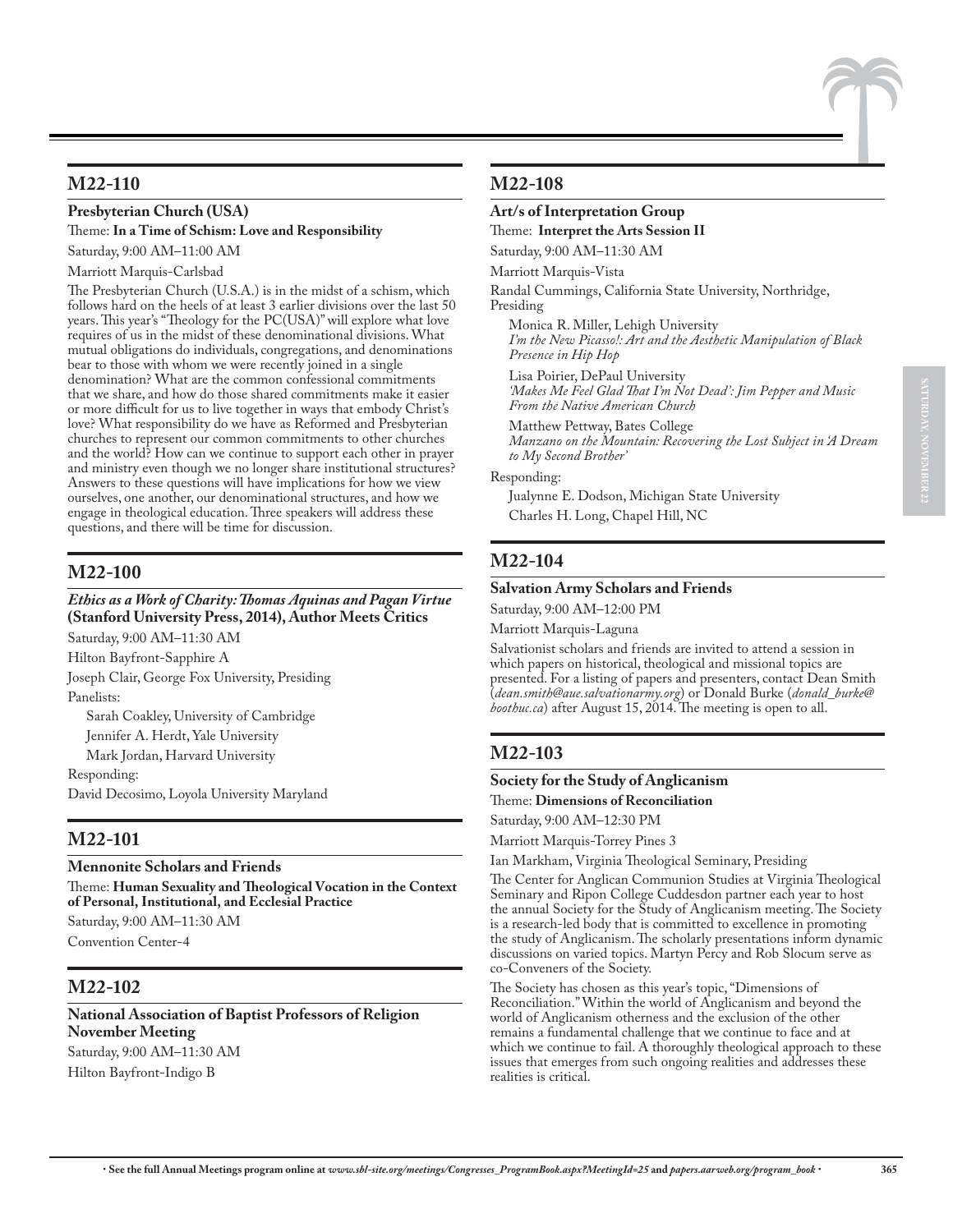# **SATURDAY, NOVEMBER 22**

This year's keynote speaker Miroslav Volf, provides just such an approach to a theology and practice of reconciliation. Volf will contend for a radical practice of forgiveness based on his work found in *Exclusion and Embrace, Free of Charge, and The End of Memory*. Volf 's presentation will be followed by a general discussion and includes a breakfast reception. All are welcome.

Panelist:

Miroslav Volf, Yale University

#### **M22-105**

#### *Publishers Weekly*

Theme: **Can Your Dissertation Become a Book?**

Saturday, 10:00 AM–11:00 AM

Marriott Marquis-Santa Rosa

Lynn Garrett, *Publishers Weekly*, Presiding

One of the primary ways academics become public scholars and contribute to cultural conversations is through writing books for educated general audiences. In religion and biblical studies, many such books have enjoyed notable commercial success.

This panel is composed of professionals from a variety of roles in the publishing process — editors, publishers, agents, and marketers/ publicists. They will discuss such questions as why a particular dissertation does or does not lend itself to trade (commercial) publishing, whether a scholar-author needs an agent and how to get one, what to expect from the trade publishing process, and what happens after the book comes out.

# **M22-111**

#### **Fortress Press**

#### Theme: **Teaching Introduction to the Hebrew Bible featuring John Collins**

Saturday, 10:00 AM–11:00 AM

Omni-Gaslamp 3

John J. Collins, Yale University, Presiding

In this session Dr. John Collins will discuss some of the challenges found in teaching an introductory course on the Hebrew Bible. He will also share what's new in the print and Inkling editions of his book *Introduction to the Hebrew Bible,* Second Edition. There will be time for Q&A at the end of the session. This session is part of the Fortress Press Thinking Forward event series. To register for this event visit: *www.fortresshebrewbible.eventbrite.com* or visit *www.fortresspress.com* for more information.

#### **M22-112**

#### **Fortress Press**

Theme: **Teaching Introduction to the Bible featuring Jerry Sumney** Saturday, 11:00 AM–12:00 PM

Omni-Gaslamp 3

Jerry Sumney, Lexington Theological Seminary, Presiding

In this session Dr. Jerry Sumney will discuss some of the challenges found in teaching an introductory course on the Bible. He will also share what's new in the print and Inkling editions of his book *The Bible:*  *An Introduction*, Second Edition. There will be time for Q&A at the end of the session. This session is part of the Fortress Press Thinking Forward event series. To register for this event visit: *www.fortressbible. eventbrite.com* or visit *www.fortresspress.com* for more information.

#### **M22-107**

#### **Dharma Academy of North America (DANAM)**

Theme: **Theologies of Oneness**

Saturday, 11:00 AM–1:00 PM

Hilton Bayfront-Indigo D

Graham M. Schweig, Christopher Newport University, Presiding

Anant Rambachan, Saint Olaf College *Not-Two is Not One: An Advaita Theology of Oneness*

Rita Sherma, University of Southern California *The Many Flavors of the One Taste of Reality in Trika-Kaula Tantra*

Jeffery D. Long, Elizabethtown College *Seeing God in Everyone: Swami Vivekananda's Ethical Monism*

Responding:

Christopher Chapple, Loyola Marymount University

#### **M22-113**

#### **Christian Scholarship Foundation Luncheon**

Saturday, 11:30 AM–1:00 PM Marriott Marquis-Palomar

#### **M22-114**

*Journal for the Study of the Historical Jesus* **Board Meeting** Saturday, 11:45 AM–12:45 PM

Marriott Marquis-Miramar

#### **M22-204**

#### **Fortress Press**

Theme: **How to Reach Seminary Students**

Saturday, 1:00 PM–2:00 PM

Omni-Gaslamp 3

Join a roundtable discussion from the contributors to the *Seminarium* Blog and authors of the Seminarium Elements series, focused on best practices for pedagogy in today's classroom. This session is part of the Fortress Press Thinking Forward event series. To register for this event visit: *www.fortressreach.eventbrite.com* or visit *www.fortresspress.com* for more information.

Panelists:

Brooke Lester, Garrett-Evangelical Theological Seminary

Holly Inglis, Wellshire Presbyterian Church

Kristin Johnston Largen, Lutheran Theological Seminary, Gettysburg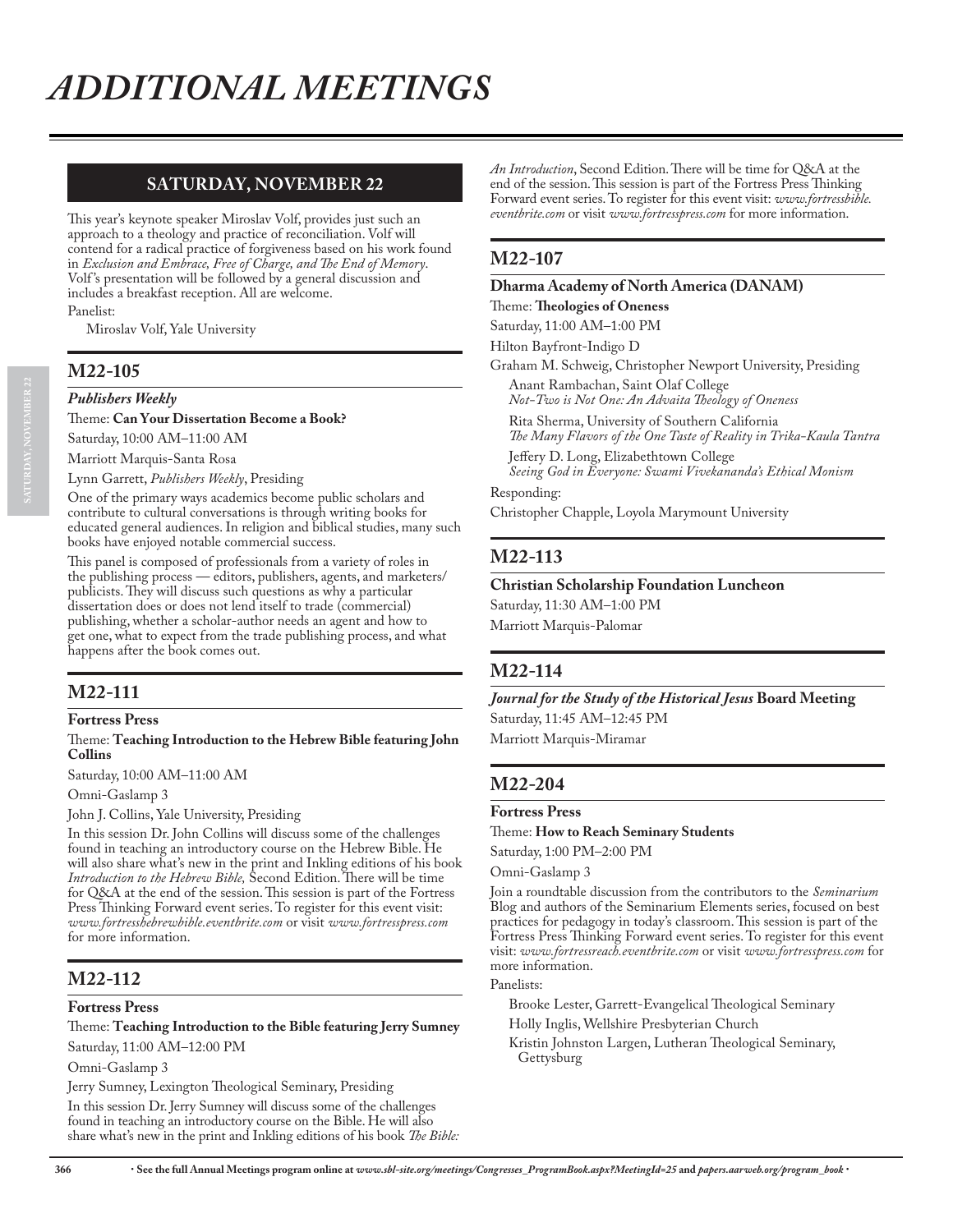# **M22-200**

#### *Critical Research on Religion*

Theme: **Is the Emergent/ing Church Important?** Saturday, 1:00 PM–3:00 PM

Marriott Marquis-Carlsbad

Terry Shoemaker, Arizona State University, Presiding

Xochitl Alvizo, Boston University *Is the Emerging Church Important from a Feminist Practical Theological Perspective?*

Shenandoah Nieuwsma, University of North Carolina *Certain of the Uncertain: The Emerging Church's Quest for Authenticity and Meaning through Aesthetic Experience in the Technological Age*

Randy Reed, Appalachian State University *The Southern Strategy: The Potential for Emerging Church Recruitment among Southern Millennials*

Michael Zbaraschuk, Pacific Lutheran University *Playing Defense or Offense? The Theological Playbook of the Emergent/ ing Church, with Some Armchair Quarterbacking*

Responding:

James K. Wellman, University of Washington Moody Sarah, University of Liverpool

#### **M22-201**

#### **Theology Without Walls Group**

Theme: **Is Constructive Transreligious Theology Possible?** Saturday, 1:00 PM–3:00 PM

Omni-Gaslamp 2

Jerry L. Martin, National Endowment for the Humanities, Presiding

Often theology is defined as the articulation of the beliefs about the divine reality within one's own tradition. In light of the widespread experience of finding spiritual insight in other traditions as well, that definition seems inappropriately limited. Surely, the aim of theology should be to learn all we can about ultimate reality, regardless of the source of the insights. Even comparatively theology, when it is regarded as finally confessional, limited to asking what light other traditions throw on my own, stops short. What is needed is a Theology Without Walls, without confessional boundaries, without blinders, as it were. That does not mean that we do not stand somewhere, but that our sense of our goal is not limited to where we stand at the outset. The aim of this Roundtable is to begin to sketch the concept, methods, implications, and challenges of Theology Without Walls, conceived not as one grand theory but rather as what philosopher of science Imre Lakatos called a "research programme" — an intellectual enterprise sufficiently defined to guide inquiry but keeping terms open-textured and provisional. Panelists:

Jeanine Diller, University of Toledo

John Thatamanil, Union Theological Seminary

Robert C. Neville, Boston University

S. Mark Heim, Andover Newton Theological School

Jeffery D. Long, Elizabethtown College

# **M22-202**

#### **Oxford University Press**

Theme: **The Online Research Journey with Oxford's Digital Resources**

Saturday, 2:00 PM–3:00 PM

Marriott Marquis-Torrey Pines 3

Online resources have dramatically changed the research journey. Monographs, journal articles, and bibliographies are more highly discoverable than ever. Join us for this informative and interactive session to learn more about Oxford's digital products and how they can improve your research journey. We'll leave plenty of time for you to explore the resources from your own device as well as ask questions to help you improve your research journey.

# **M22-205**

# **Center for Interreligious and Communal Leadership Education at Andover Newton and Hebrew College**

Theme: **State of Formation Workshop**

Saturday, 2:00 PM–4:00 PM

Omni-Gaslamp 1

Both current and prospective Contributing Scholars are encouraged to attend our annual State of Formation Workshop. You will have an opportunity to meet virtual colleagues in person and engage with featured scholars. Come and learn effective strategies for making your voice heard in a virtual public square with over 75,000 annual readers. (Coffee and cookies included).

State of Formation, hosted by the Center for Interreligious and Communal Leadership Education (CIRCLE) at Andover Newton Theological School and Hebrew College, is an online forum for emerging religious and ethical leaders.

# **M22-203**

# **Theology Without Walls Group Planning Meeting**

Saturday, 3:00 PM–5:00 PM

Omni-Gaslamp 3

Jerry L. Martin, National Endowment for the Humanities, Presiding

Theology Without Walls is a constructive transreligious theological project not restricted to using insights from other traditions to enrich one's own, but beginning to theologize in light all evidences and insights into the ultimate, whatever their source. The purpose of this meeting is to think about how best to develop this "research programme," as Lakatos would call it, and plan activities to carry it forward.

Contact: *jerry.martin@verizon.net*

# **M22-300**

#### **HarperOne**

Theme: **Reading the Bible in the 21st Century: Exploring New Models for Reconciling the Academy and the Church** Saturday, 4:00 PM–6:00 PM

Omni-Grand Ballroom

Michael Maudlin, HarperOne, Presiding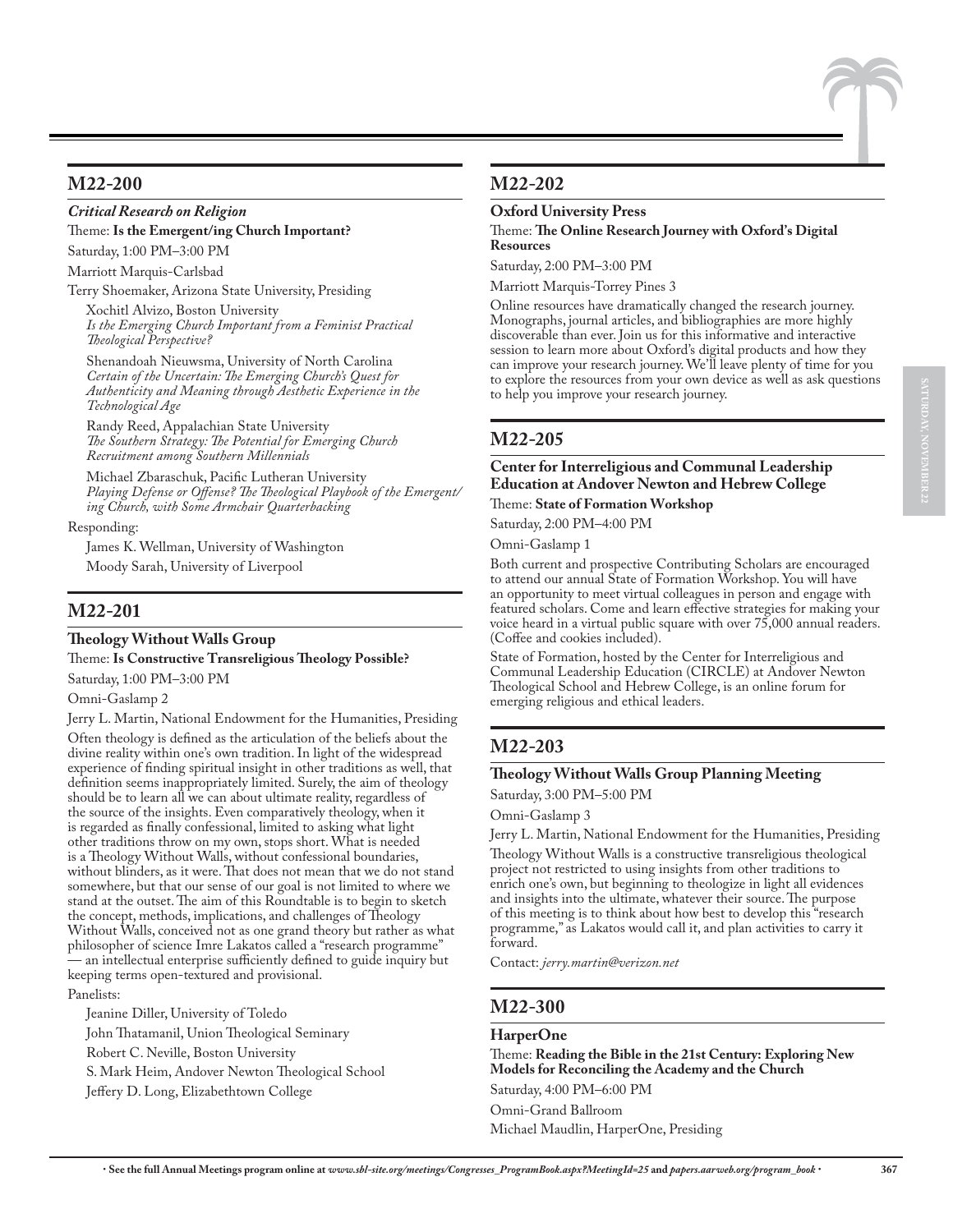# **SATURDAY, NOVEMBER 22**

Panelists:

Peter Enns, Eastern University N.T. Wright, University of St. Andrews John Dominic Crossan, De Paul University Lauren F. Winner, Duke University Barbara Brown Taylor, Piedmont College

# **M22-301**

#### **Society for Pentecostal Studies**

Theme: **Pentecostal Readings of Biblical Texts**

Saturday, 4:00 PM–6:30 PM

Marriott Marquis-Laguna

April Westbrook, Vanguard University, Presiding

Rick Waldholm Jr., Trinity Bible College *The Double Portion Spirit as Sign of the True Son of the Prophet*

Lee Roy Martin, Pentecostal Theological Seminary *"Make a Joyful Noise to the Lord": The Contribution of the Psalms to the Theology and Practice of Pentecostal Worship*

Robby Waddell, Southeastern University *Jesus is Lord: Early ( Jewish) Christians, Monotheism, and the Pentecostal Worship of Jesus*

Chris Green, Pentecostal Theological Seminary *Reflections on Paul's Subversive Community-Making Hermeneutics*

# **M22-302**

#### **International Nimbarka Society** Theme: **Hindu Philosophy and Modern Life**

Saturday, 5:00 PM–7:00 PM

Marriott Marquis-Oceanside

Brindaban Bihari Das, International Nimbarka Society *Nimbarka's Philosophy of Qualified Nondualism*

Murali Balaji, Hindu American Federation

*Public Secularism, Private Saffron: Negotiating a Hindu-American Identity*

Swami Sarvadevananda, Vedanta Society of Southern California *The Path of Knowledge: Jnana Yoga*

#### **M22-303**

#### **Bonaventurean Studies**

#### Theme: **The Disciplines of Wonder: Bonaventure and Theological Method**

Saturday, 6:00 PM–8:00 PM

Marriott Marquis-Torrey Pines 1

Kevin L. Hughes, Villanova University, Presiding

Daniel Wade McClain, Loyola University Maryland, Presiding Bonaventure of Bagnoregio (1219-1274) was arguably one of the most important Franciscan theologians of the middle ages. Among other things, Bonaventure is famous as the youngest minister general of the Franciscan order, and later a cardinal. However, Bonaventure's academic career and contribution to theological education are often overshadowed, by his own ecclesial involvement later in life, as well as by the theology of his contemporary Thomas Aquinas and, later, another Franciscan, John Duns Scotus. This panel seeks to address the marginalization of Bonaventure's pedagogical significance by reconsidering it historically and constructively. Panelists:s will examine Bonaventure's educational impact in light of his involvement with the University of Paris, the Franciscan order, the relationship of theology and philosophy, historical and contemporary social concerns, and theological inquiry broadly conceived.

Panelists:

Travis Ables, Arvada, CO

Holly Taylor Coolman, Providence College

Andrew Davison, University of Cambridge and Westcott House, Cambridge

Peter Spotswood Dillard, Tucson, AZ

Shannon McAlister, Fordham University

#### **M22-304**

**Forum for Theological Exploration Reception Honoring Fellows and Alumni**

Saturday, 6:00 PM–8:00 PM Omni-Gallery 1

#### **M22-305**

**John C. Danforth Center on Religion and Politics Reception** Saturday, 6:00 PM–8:00 PM Hilton Bayfront-Aqua Patio

#### **M22-306**

#### **Explorations in Theology and Apocalyptic**

Theme: **Is Apocalyptic Dogmatics Possible?**

Saturday, 6:30 PM–9:00 PM

Omni-Gaslamp 2

Philip G. Ziegler, University of Aberdeen, Presiding

Does an apocalyptic orientation in Christian life and thought subvert the very idea of dogmatic theology? If so, why and how? Or, might an apocalyptic orientation open up the possibility of doing dogmatic theology differently? If so, what impact would such orientation to apocalyptic have upon the shape, content, style and performance of dogmatics. Are there unexplored avenues and untapped resources that might contribute to such a project? Are there historical or current exemplars that might usefully guide it?

Panelists:

Derek Taylor, Duke University

Christopher Holmes, University of Otago

Matthew Burdette, University of Aberdeen

Daniel Rhodes, Loyola University, Chicago

Responding:

Jane Barter-Moulaison, University of Winnipeg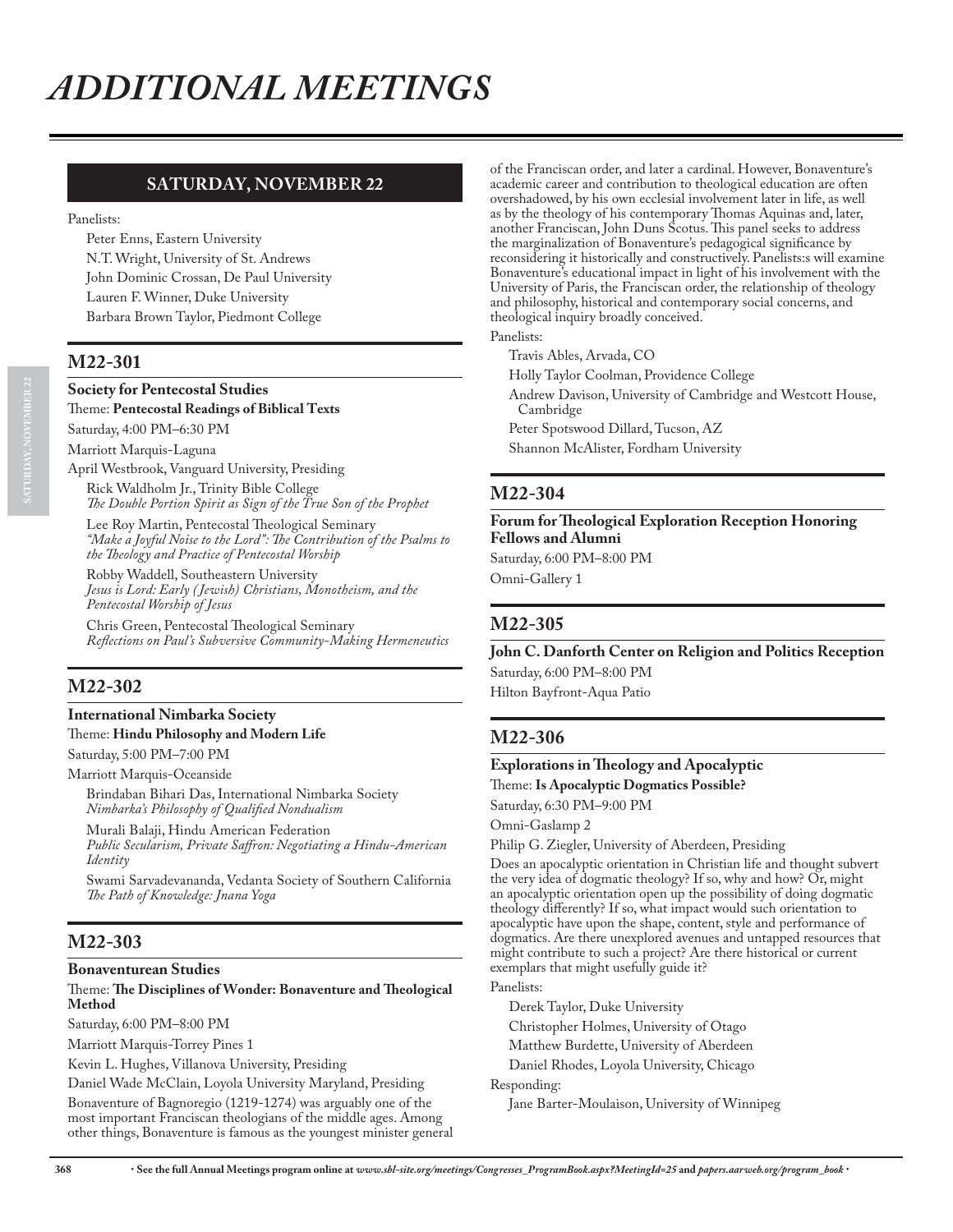# **M22-409**

# **Brigham Young University Reception** Saturday, 7:00 PM–8:30 PM

Omni-Gallery 2

# **M22-410**

**Society for Pentecostal Studies and Wesleyan Theological Society Reception** Saturday, 7:00 PM–8:30 PM

Grand Hyatt-Harbor C

# **M22-411**

**Friends and Guests of** *Things Not Seen* **Radio Show** Saturday, 7:00 PM–8:30 PM

Marriott Marquis-Del Mar

*Things Not Seen* is a radio show and podcast about culture and faith. Founded in 2011, the show has featured guests from across the spectrum of politics and belief. Whether you are a fan of the show, have been a guest on the show, or would simply like to find out more about the show, all are welcome! Please join us!

# **M22-400**

#### **Indiana University Religious Studies Alumni and Friends Reception**

Saturday, 7:00 PM–9:00 PM

Hilton Bayfront-Aqua Terrace

# **M22-408**

#### **Zen Reading Group Annual Workshop**

Saturday, 7:00 PM–9:00 PM

Hilton Bayfront-206

For the first meeting of this new group dedicated to textual studies of classical passages, topics will cover selected passages from classic Zen Buddhist texts representing Chinese (*Platform Sutra* and *Blue Cliff Record*), Japanese (Zen poetry), and Korean (works of Chinul) traditions that will be circulated in advance to members.

Panelists:

Morten Schlutter, University of Iowa Steven Heine, Florida International University Jin Y. Park, American University Jason Protass, Stanford University

#### **M22-401**

#### **Dallas Theological Seminary Alumni Reception**

Saturday, 8:00 PM–9:00 PM Omni-Gallery 3B

# **M22-402**

#### **Fordham University Department of Theology Reception**

Saturday, 8:00 PM–9:30 PM

Marriott Marquis-Balboa

Join the Fordham University Department of Theology for a reception with desserts and a cash bar. Prospective master's and doctoral students, alumni/ae, and faculty colleagues from other institutions are especially welcome to attend.

# **M22-403**

#### **Baker Academic and Brazos Press Reception**

Saturday, 8:00 PM–10:00 PM

Marriott Marquis-San Diego C

# **M22-404**

#### **Macquarie University and Australian College of Theology Reception**

Saturday, 8:00 PM–10:00 PM

Marriott Marquis-Torrey Pines 2

Macquarie University is Australia's premier center for the study of Ancient History, with a long record of integrating early Christianity and the New Testament in its Jewish and Greco-Roman setting. A Faculty of Arts research stream on Religion and Society and an interdisciplinary research cluster on Religion and Politics housed in the Politics Department provide both a strong focus on contemporary religious issues and opportunities for collaboration between those studying religion in the ancient and modern worlds.

The Australian College of Theology (ACT) is Australia's largest provider of theological education and a major center of biblical research through its affiliated colleges, with collaborative research links with Macquarie.

Friends and colleagues of both institutions are very welcome to attend the reception.

# **M22-405**

#### **New Religious Movements Group and** *Nova Religio* **Reception**

Saturday, 8:00 PM–10:00 PM Grand Hyatt-Regatta A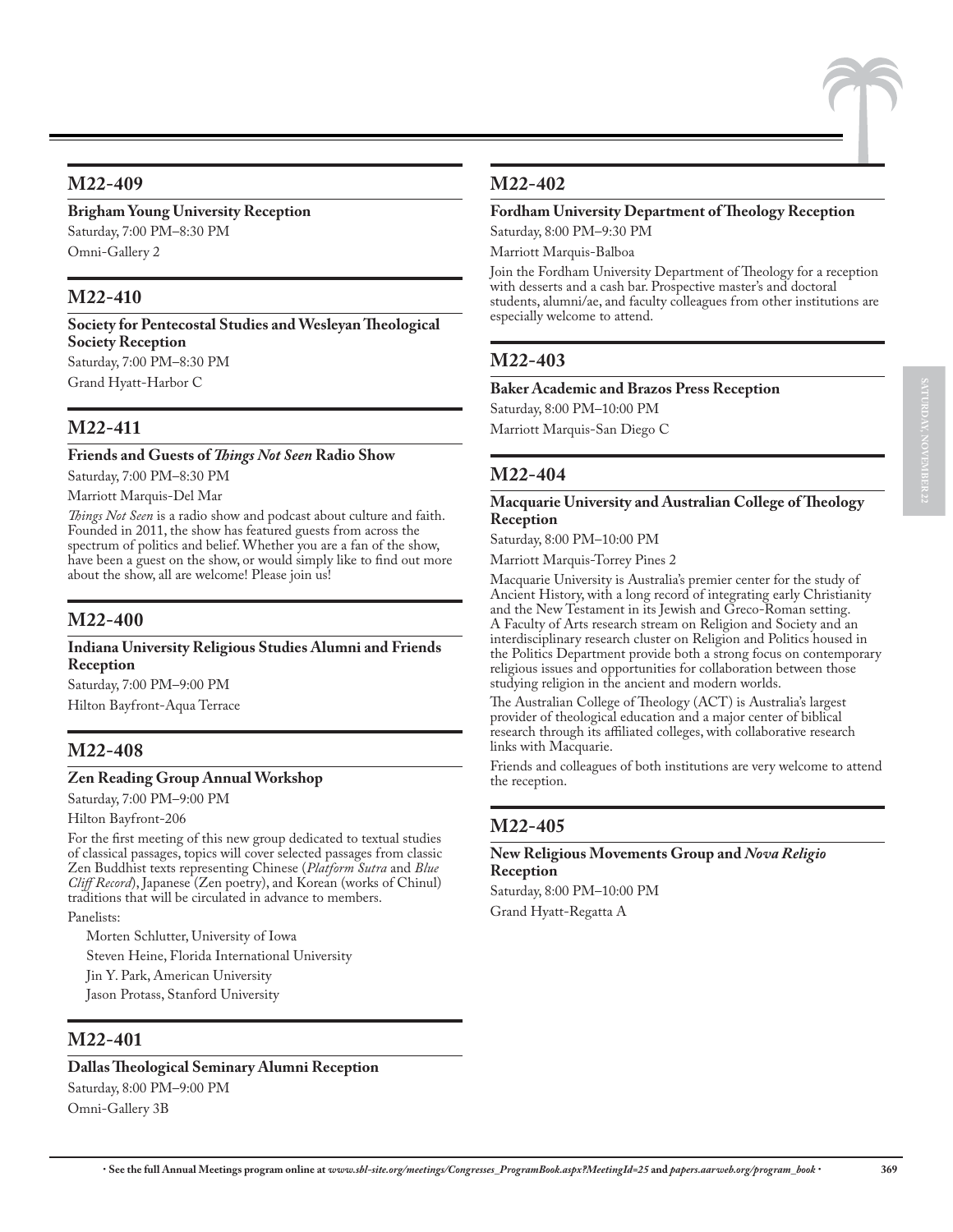# **SATURDAY, NOVEMBER 22**

#### **M22-406**

#### **Westminster John Knox Press Reception**

Saturday, 8:00 PM–10:00 PM

Grand Hyatt-Harbor A

Please join the staff of Westminster John Knox Press as we celebrate new releases and honor the authors in our program.

# **M22-413**

#### **Hispanic Theological Initiative Reception**

Saturday, 8:00 PM–10:00 PM Hilton Bayfront-Sapphire D

#### **M22-412**

#### **Graduate Theological Union Alumni Reception**

Saturday, 8:00 PM–11:00 PM Grand Hyatt-Harbor Terrace

# **M22-407**

#### **Swiss Universities Reception**

Saturday, 9:00 PM–11:00 PM

Grand Hyatt-Harbor B

The Swiss universities are pleased to welcome you to their reception hosted at SBL and AAR. Like previous years, this will be an opportunity to meet coleagues and share food and drink.

#### **M22-414**

#### **Asbury Theological Seminary and Azusa Pacific University Reception** Saturday, 9:00 PM–11:00 PM

Grand Hyatt-Harbor F

# **M22-415**

#### **Center for Process Studies Reception**

Saturday, 9:00 PM–11:00 PM

Marriott Marquis-Coronado

Join us for wine, cheese, and conversation. Friends and members of CPS and anyone interested in process-relational approaches to religious studies, theology, biblical hermeneutics, and philosophy of religion are invited. Greet CST Profs. Monica A. Coleman and Philip Clayton. Network, discuss, and schmooze. Informal, fun!

# **SUNDAY, NOVEMBER 23**

#### **M23-1**

#### **Center of Theological Inquiry Breakfast Reception**

Sunday, 7:00 AM–8:30 AM

Marriott Marquis-Torrey Pines 1 The Center of Theological Inquiry welcomes members and friends to its annual breakfast reception, including those interested in applying to the Center's visiting scholar program for the 2015–2016 academic year. The scholars program will be open to scholars with their own

# **M23-2**

#### **Church of Christ Professors Meeting**

Sunday, 7:00 AM–8:30 AM Hilton Bayfront-Sapphire M

research proposals in theology.

#### **M23-3**

**Dead Sea Scrolls Foundation Board of Directors**

Sunday, 7:00 AM–8:30 AM Hilton Bayfront-Sapphire Boardroom

# **M23-4**

**Disciples of Christ Student and Faculty Breakfast** Sunday, 7:00 AM–8:30 AM Marriott Marquis-Solana

#### **M23-6**

#### **Gordon-Conwell Theological Seminary Alumni Connect Breakfast**

Sunday, 7:00 AM–8:30 AM

Convention Center-6A

We welcome Gordon-Conwell Theological Seminary alumni to our Annual SBL and AAR Breakfast. This will be an occasion for alumni to connect with one another and interact with Gordon-Conwell faculty who will be attending the Annual Meeting. The event is free and open to alumni and spouses. Registration is required online at: *my.gordonconwell.edu/sbl2014* or by calling 978-646-4272. We hope you will join us!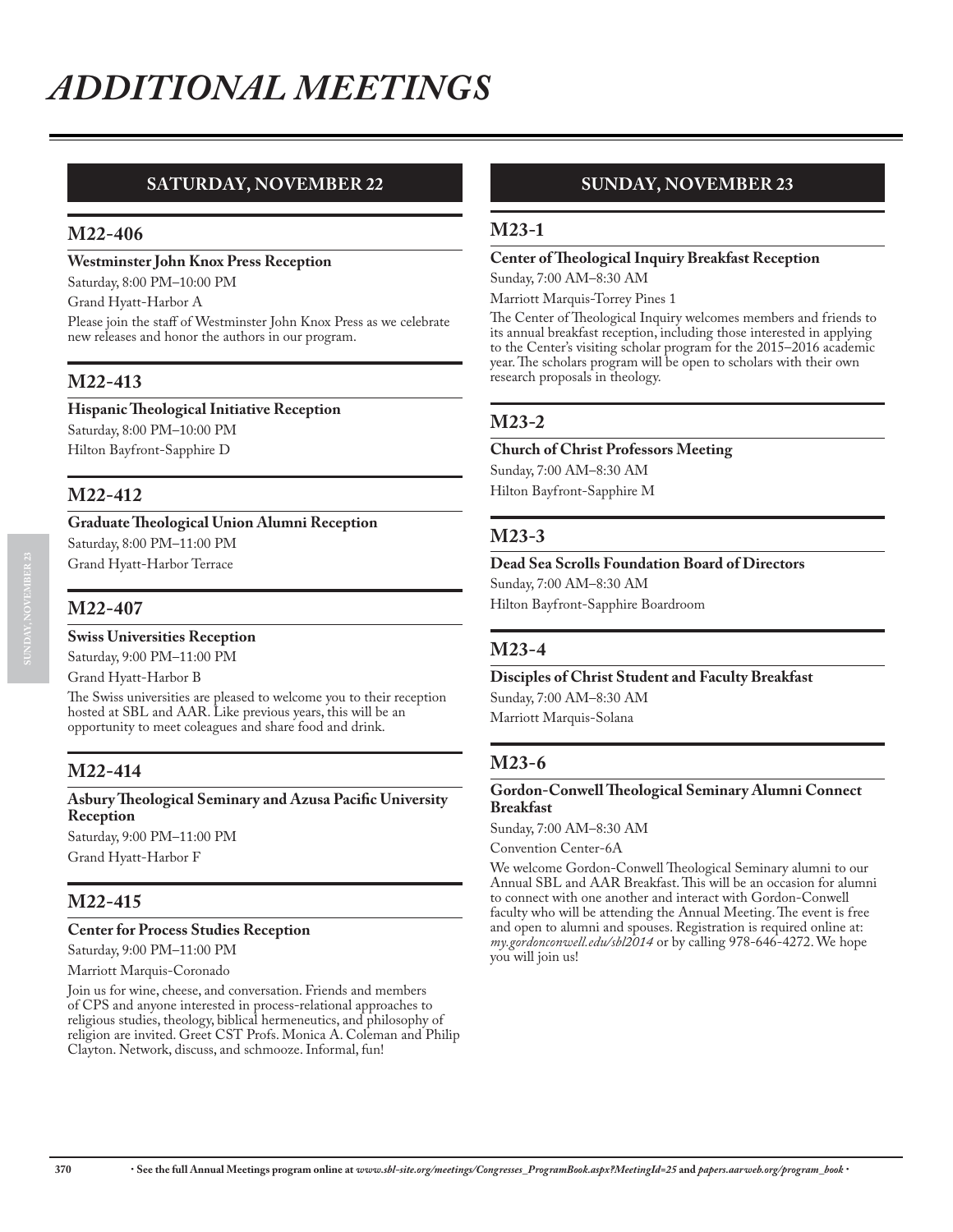# **M23-5**

#### **New York Theological Seminary and** *Journal of World Christianit***y Breakfast**

Sunday, 7:00 AM–8:45 AM

#### Marriott Marquis-Malibu

New York Theological Seminary invites all alumnae/i to our breakfast for an update on the seminary and future plans. Also, all *Journal of World Christianity* members are invited for discussion and updates on the journal.

# **M23-7**

#### **Theological Book Network Breakfast**

Sunday, 7:30 AM–8:30 AM

Hilton Gaslamp Quarter, 401 K St.

By Invitation only. This is a 10<sup>th</sup> anniversary celebration for our nonprofit organization providing majority world theological libraries with access to high-quality, academic resources. Learn more at *www. theologicalbooknetwork.org*.

# **M23-100**

#### **Society for Pentecostal Studies**

#### Theme: **A Celebration of the Life and Scholarship of Gordon D. Fee**

Sunday, 9:00 AM–11:30 AM

Marriott Marquis-Palomar

Blaine Charette, Northwest University, Presiding Panelists:

Russell P. Spittler, Fuller Theological Seminary Murray W. Dempster, Fuller Theological Seminary

Andrew T. Lincoln, University of Gloucestershire

Cherith Fee Nordling, Northern Seminary

Rikk Watts, Regent College

Meye Thompson Marianne, Fuller Theological Seminary

Ron Herms, Fresno Pacific University

Joel Green, Fuller Theological Seminary

Responding:

Gordon Fee, Regent College

# **M23-103**

#### **Fortress Press**

Theme: **More Than a Textbook:** *Introduction to World Religions, Interactive Edition*

Sunday, 10:00 AM–11:00 AM

Omni-Balboa 4

Nathan R. B. Loewen, Vanier College, Presiding

Digital pedagogy expert Nathan Loewen offers an easy walk-through demonstration of the latest, interactive digital textbook technology using *Introduction to World Religions: Inkling Interactive Textbook*. Find out how to engage your students like never before! This session is part of the Fortress Press Thinking Forward event series. To register for this event visit: *www.fortressworld.eventbrite.com* or visit *www. fortresspress.com* for more information.

#### **M23-104**

#### **Fortress Press**

#### Theme: **Are Your Students Ready for Seminary?**

Sunday, 11:00 AM–12:00 PM

Omni-Balboa 4

How should students entering or contemplating entering seminary prepare themselves for the academic rigor, intellectual challenges, spiritual demands, and embodied claims that they will face in seminary? Join a roundtable discussion with several of the Foundations for Learning series authors, focused on the vital skills, practices, and values students need to succeed in seminary. This session is part of the Fortress Press Thinking Forward event series. To register for this event visit: *www.fortressfoundations.eventbrite.com* or visit *www.fortresspress.com* for more information.

Panelists:

Eric Barreto, Luther Seminary Gary Black, Azusa Pacific University

#### **M23-101**

**Hebrew Union College - Jewish Institute of Religion Annual Alumni Luncheon 2014**

Sunday, 11:30 AM–1:00 PM Convention Center-6E

#### **M23-105**

**North American Hindu Association of Dharma Studies** Theme: **Does Academic Freedom Presuppose Academic Competence** Sunday, 12:00 PM–1:00 PM Marriott Marquis-Oceanside Graham M. Schweig, Christopher Newport University, Presiding Panelists: Gerald J. Larson, University of California, Santa Barbara Laurie Louise Patton, Duke University Anant Rambachan, Saint Olaf College Responding: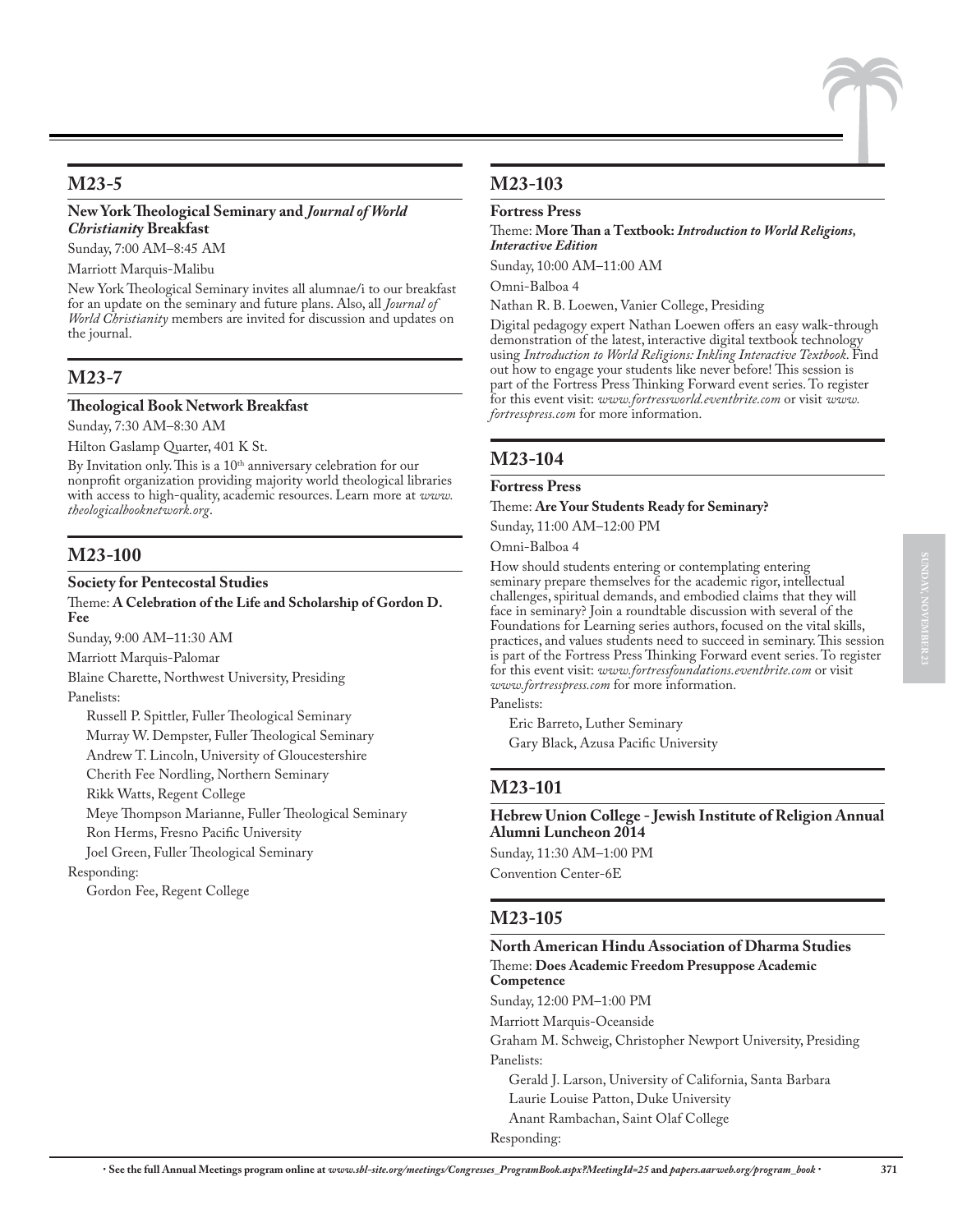# **SUNDAY, NOVEMBER 23**

Rita Sherma, University of Southern California For more information contact: *Arvind.Sharma@mcgill.ca*.

# **M23-201**

**Fortress Press**

#### Theme: **More Than a Textbook: Introduction to the History of Christianity, Interactive Edition**

Sunday, 1:00 PM–2:00 PM

Omni-Balboa 4

Digital pedagogy expert Nathan Loewen offers an easy walk-through demonstration of the latest, interactive digital textbook technology using *Introduction to the History of Christianity: Inkling Interactive Textbook*. Find out how to engage your students like never before! This session is part of the Fortress Press Thinking Forward event series. To register for this event visit: *www.fortresshistory.eventbrite.com* or visit *www.fortresspress.com* for more information.

#### **M23-202**

#### **The Pluralism Project and The KAICIID Dialogue Centre** Theme: **The Case Method: Teaching and Writing Case Studies with Dr. Diana L. Eck**

Sunday, 2:00 PM–4:00 PM

Marriott Marquis-Leucadia

Diana L. Eck, Harvard University, Presiding

This two-hour workshop will provide an overview of the case method and its application to religious studies and interfaith/interreligious relations. The workshop will include a case discussion facilitated by Diana Eck and an introduction to writing case studies. Reception to follow. Jointly presented by the Pluralism Project at Harvard University and the KAICIID Dialogue Centre (King Abdullah Bin Abdulaziz International Centre for Interreligious and Intercultural Dialogue). RSVP by November 12 to Whittney Barth, Assistant Director of the Pluralism Project: *wbarth@mail.harvard.edu*.

# **M23-200**

#### **Fourth Annual Analytic Theology Lecture**

Sunday, 3:00 PM–4:30 PM

#### Hilton Bayfront-Indigo B

In recent Christian systematic theology there has been a renewed interest in discussion of the nature of atonement. Substitutionary accounts of Christ's work have largely fallen out of favor, and various versions of the so-called Ransom Model of atonement have been touted as superior alternatives to older, substitutionary models. In the same period there has been an interest in the atonement shown by analytics, though few have treated the Ransom Model in detail. This lecture addresses that lacuna by offering a critique of the recent rash of Ransom Models from an analytic-theological perspective. The lecture offers reasons for thinking that the notion of Ransom is better understood as one aspect of a more comprehensive model of atonement, one in which substitution plays a fundamental role.

Sponsored by the Center for Philosophy of Religion at the University of Notre Dame. A reception will follow this lecture in the Indigo Ballroom C at 6:30 PM. Food and drinks will be served.

Oliver Crisp, Fuller Theological Seminary *Is Ransom Enough?*

#### **M23-300**

#### **Tutku Tours**

Theme: **Kept by the Spirit: Localising the Route of Paul's Second Journey in Northwest Anatolia** Sunday, 4:00 PM–5:00 PM Marriott Marquis-Del Mar

#### **M23-301**

#### **Interfaith Youth Core and Council of Independent Colleges** Theme: **Teaching Interfaith Understanding - Faculty Seminars**

Sunday, 4:00 PM–5:00 PM

Marriott Marquis-Oceanside

Interfaith Youth Core and the Council of Independent Colleges are pleased to announce two faculty seminars focused on Teaching Interfaith Understanding to take place Summer 2015. Join us for an overview of the program, to learn more about the curriculum from the scholars directing the seminars, speak with past participants, and meet with IFYC staff. For more information, visit *www.cic.edu/* TeachingInterfaith, or contact Cassie Meyer at IFYC, *cassie@ifyc.org*.

#### **M23-302**

#### **Religion and American Law Discussion Group**

Theme: **Contemporary Issues in Religion and American Law**

Sunday, 5:00 PM–7:00 PM

Omni-Gaslamp 2

Panel discussions exploring contemporary issues at the intersection of religion and American law, including recent Supreme Court (and lower federal court) rulings as well as state and municipal experiences. All are welcome.

# **M23-303**

#### **The Pluralism Project and The KAICIID Dialogue Centre Reception**

Sunday, 5:00 PM–7:00 PM

Marriott Marquis-Point Loma

The Pluralism Project and the KAICIID Dialogue Centre (King Abdullah Bin Abdulaziz International Centre for Interreligious and Intercultural Dialogue) cordially invite friends and colleagues, old and new, to a reception at the 2014 Annual Meeting of the American Academy of Religion in San Diego. We look forward to hearing your professional updates as well as to sharing with you more about the international work of KAICIID and the ongoing work of the Pluralism Project. RSVPs are requested but not required to *staff@ pluralism.org*.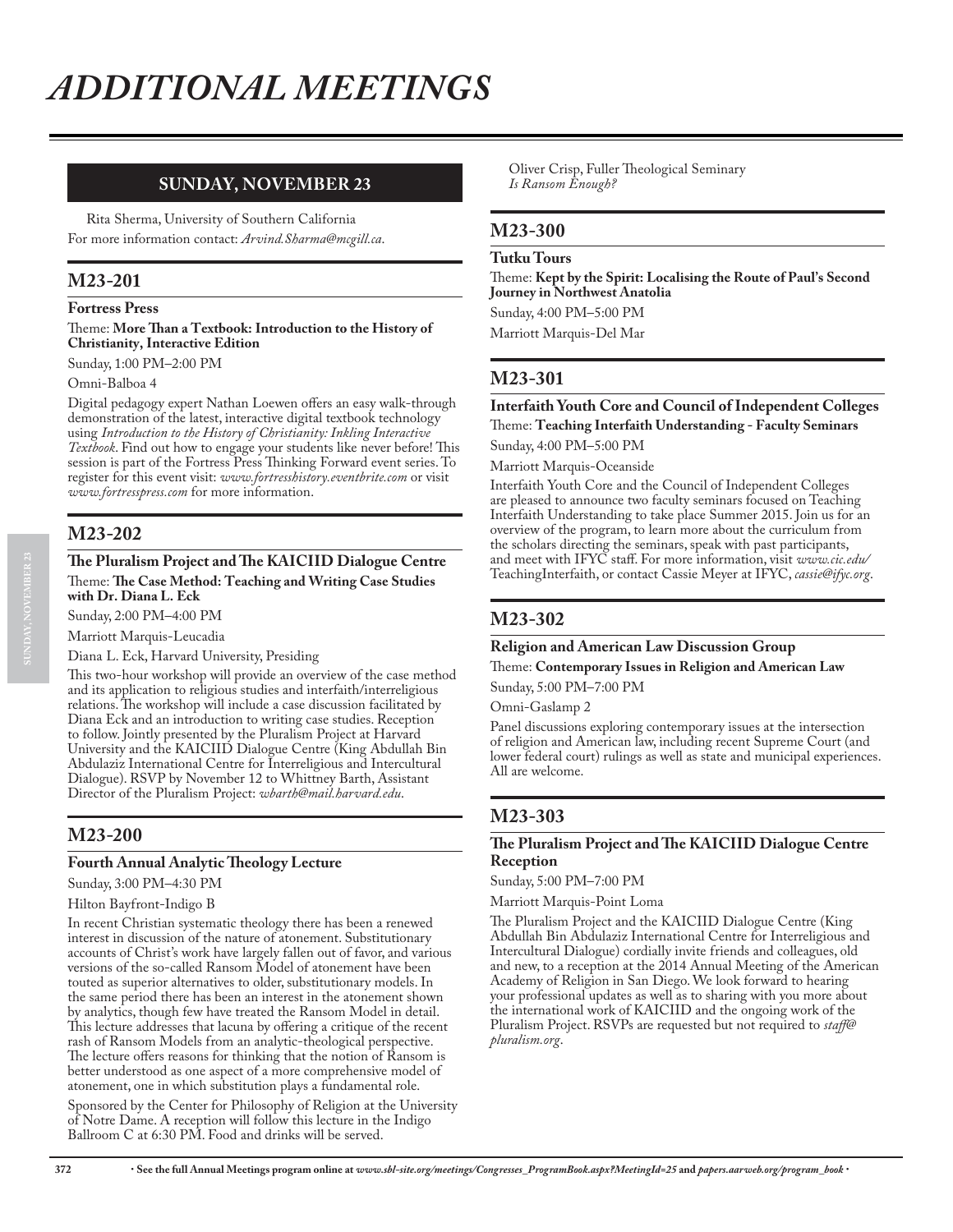# **M23-304**

# **Unitarian Universalist Scholars and Friends**

Theme: **Celebration Honoring Rebecca Parker**

Sunday, 5:00 PM–8:30 PM

Grand Hyatt-Harbor D

Our annual gathering honors Rebecca Parker on the occasion of her retirement as president of the Starr King School for the Ministry. As the longest-serving seminary president in the United States, and the first woman called to serve as permanent leader of a seminary, Parker has formed a generation of ministers, denominational leaders, scholars, and activists. She has also transformed theological scholarship through works that combine scholarly rigor with personal testimony, poetic beauty, and prophetic fire. Our panel will explore the many dimensions of Parker's career and celebrate the gifts she has brought to both church and academy.

A celebratory reception will follow immediately after the discussion. Cosponsored by Harvard Divinity School, Meadville Lombard Theological School, Starr King School for the Ministry, and the Unitarian Universalist Panel on Theological Education.

Panelists:

Sofia Betancourt, Yale University

Rita Brock, Brite Divinity School

Robert Hardies, All Souls Church Unitarian, Washington, D.C. Gabriella Lettini, Starr King School for the Ministry and

Graduate Theological Union

Stephanie May, First Parish, Wayland, MA

# **M23-305**

**Paulist Press Reception**

Sunday, 5:30 PM–7:00 PM Omni-Gallery 3B

# **M23-400**

**Louisville Institute Reception**

Sunday, 6:00 PM–8:00 PM Grand Hyatt-Harbor A

# **M23-307**

**Oneworld Publications**

#### Theme: **Men in Charge? Rethinking Authority in Muslim Legal Tradition**

Sunday, 6:30 PM–7:30 PM

Omni-Gaslamp 4

Kecia Ali, Boston University, Presiding

Join us for a panel discussion about the recently published book in collaboration with Musawah: *Men in Charge? Rethinking Authority in Muslim Legal Tradition* (edited by: Ziba Mir-Hosseini, Mulki Al-Sharmani and Jana Rumminger).

Panelists:

Amina Wadud, Starr King School for the Ministry

Ayesha S. Chaudhry, University of British Columbia

#### **M23-306**

#### **Explorations in Theology and Apocalyptic**

Theme: **Book Panel: Stanislas Breton,** *A Radical Philosophy of Saint Paul*

Sunday, 6:30 PM–8:00 PM

Omni-Gaslamp 3

Douglas Harink, King's University College, Edmonton, Presiding Panelists:

Alexandra Brown, Washington and Lee University

Justin Klassen, Bellarmine University

P. Travis Kroeker, McMaster University

# **M23-401**

#### **Analytic Theology Lecture Series Reception**

Sunday, 6:30 PM–8:00 PM

Hilton Bayfront-Indigo C

Sponsored by the Center for Philosophy of Religion at the University of Notre Dame. This reception follows the Fourth Annual Analytic Theology Lecture, given by Oliver D. Crisp, session M23-200. Food and drinks will be served.

#### **M23-419**

#### **University of Chester Reception**

Sunday, 7:00 PM–8:30 PM

Omni-Grand Ballroom E

The Department of Theology and Religious Studies at the University of Chester, one of the largest in the United Kingdom, welcomes alumni, friends, colleagues, and prospective graduate students for drinks. Come and meet current faculty staff and find out about our work. For more information on the department visit: *www.chester. ac.uk/trs* and follow us on Facebook and Twitter: *www.facebook.com/ TRSChester* and *www.twitter.com/TRSChester.*

# **M23-420**

#### **University of Oxford and University of Cambridge Joint Reception**

**Sunday, 7:00 PM–8:30 PM**

Marriott Marquis-Marriott Hall 1

The Universities of Oxford and Cambridge are delighted to invite colleagues, friends, alumni and prospective graduate students to a joint reception at the SBL and AAR Annual Meeting. Come hear an update on developments in Oxford's Faculty of Theology and Religion and Cambridge's Faculty of Divinity, and meet current faculty members. Prospective students are warmly welcome to come and learn about the benefits of studying in Oxford or Cambridge. Further information is available at *www.theology.ox.ac.uk* and *www.divinity. cam.ac.uk*.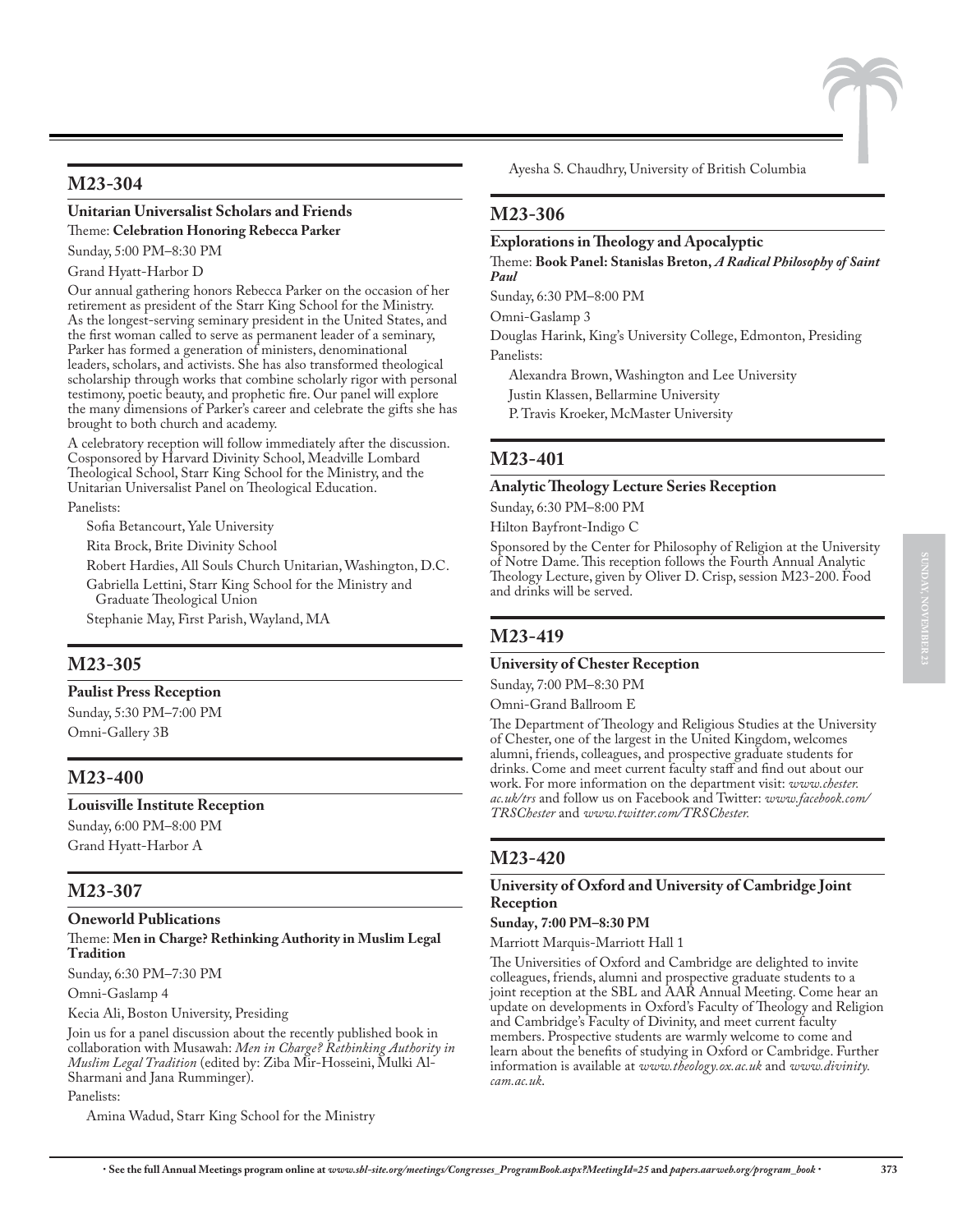# **SUNDAY, NOVEMBER 23**

#### **M23-422**

**Yale University Reception** Sunday, 7:00 PM–8:30 PM Marriott Marquis-Marina E

# **M23-423**

**University of North Carolina, Chapel Hill Department of Religious Studies Reception** Sunday, 7:00 PM–8:30 PM Grand Hyatt-Harbor Terrace

#### **M23-402**

**Princeton University Department of Religion's Reception** Sunday, 7:00 PM–9:00 PM Grand Hyatt-Harbor B

#### **M23-403**

#### **University of Iowa Alumni and Friends Reception**

Sunday, 7:00 PM–9:00 PM Marriott Marquis-Balboa

# **M23-416**

#### *Critical Research on Religion* **Reception**

Sunday, 7:00 PM–9:00 PM

Las Hadas Bar and Grill, 558 4th Ave.

You are invited to a reception sponsored by *Critical Research on Religion* (*http://crr.sagepub.com*) in conjunction with the following AAR groups: Sociology of Religion, Critical Theory and Discourses on Religion, Comparative Approaches to Religion and Violence, and the Study of Religion as an Analytic Discipline.

# **M23-417**

# **CIRCLE and Interfaith Youth Core**

# Theme: **Interreligious and Interfaith Studies Group Reception**

Sunday, 7:00 PM–9:00 PM

Marriott Marquis-Marina G

CIRCLE (Center for Inter-Religious and Communal Leadership Education) and Interfaith Youth Core invite all interested participants to a reception for the Interreligious and Interfaith Studies Group.

#### **M23-418**

#### **Garrett-Evangelical Theological Seminary Reception** Sunday, 7:00 PM–9:00 PM

Grand Hyatt-Coronado B

#### **M23-421**

#### **University of Toronto Department for the Study of Religion Reception**

Sunday, 7:00 PM–9:00 PM

Omni-Gallery 3A

Please join faculty, staff, students, and alumni from the University of Toronto's Department for the Study of Religion annual reception. There will be an open bar.

#### **M23-404**

#### **Jewish Theological Seminary Graduate Reception**

Sunday, 7:30 PM–9:00 PM Grand Hyatt-Harbor F

#### **M23-426**

#### **Enoch Seminar Reception**

Sunday, 8:00 PM–9:00 PM

Grand Hyatt-America's Cup Terrace

The Enoch Seminar is devoted to the study of Second Temple Judaism and Christian origins. Please join us to meet with members, friends, and colleagues of the Enoch Seminar. Members will make a number of short announcements on the various activities related to the Enoch Seminar.

#### **M23-424**

#### **Alpha Christianity Project**

Theme: **The Sermon on the Mount** Sunday, 8:00 PM–10:00 PM

Omni-Balboa 4

This open discussion meeting will explore a recent proposal for the Sermon on the Mount as derived from Luke's Sermon on the Plain, part of a non-Q analysis of the common Mt/Lk material. For the proposal and some early responses, see *http://www.umass.edu/wsp/ alpha/forum/index.html* or contact *ebbrooks@research.umass.edu*.

# **M23-405**

**Trinity Evangelical Divinity School Fellowship Reception** Sunday, 8:00 PM–10:30 PM

Hilton Bayfront-Aqua Patio

#### **M23-425**

**Durham University Department of Theology and Religion Reception** Sunday, 8:00 PM–10:30 PM Marriott Marquis-Catalina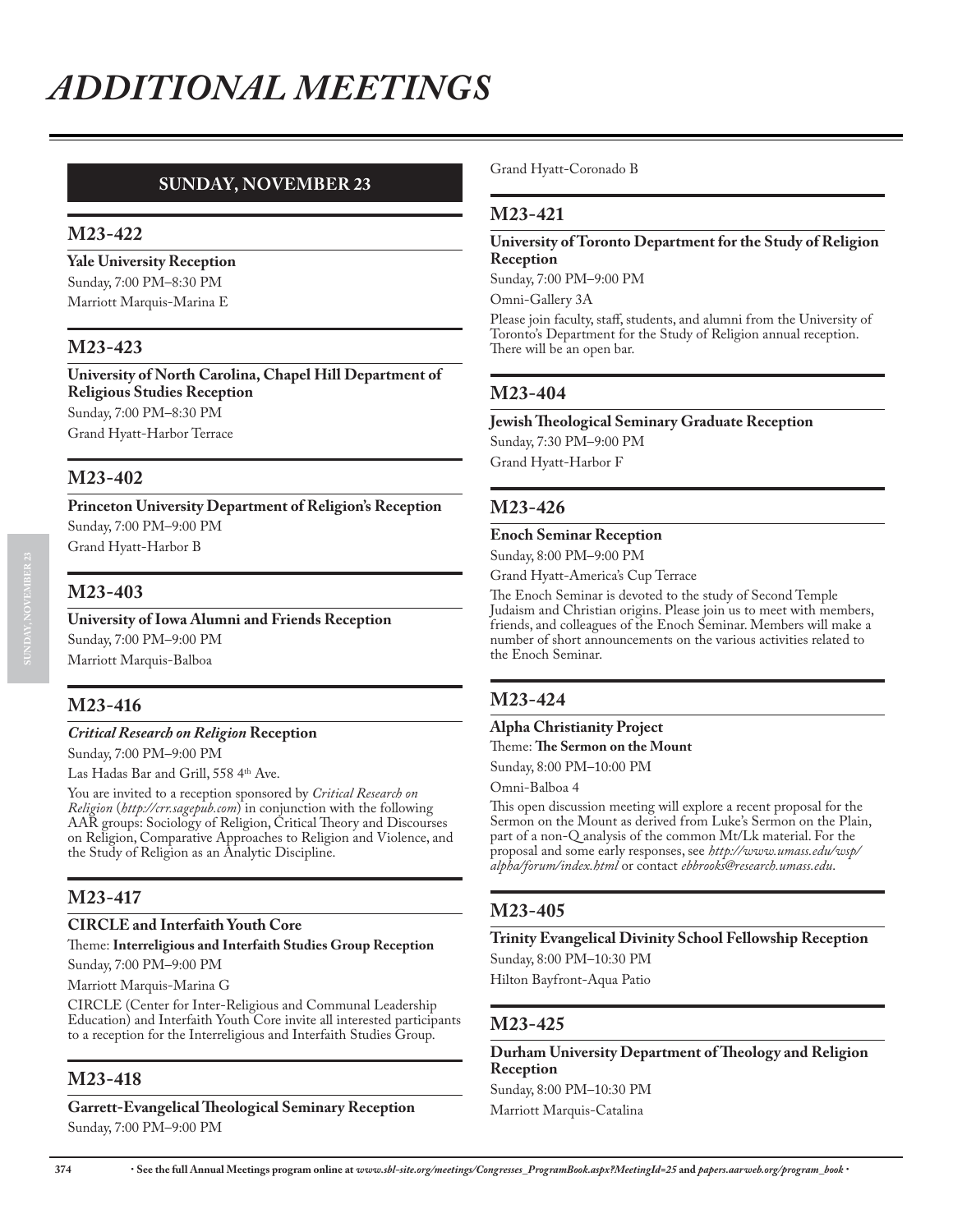# **M23-406**

**Brite Divinity School Reception** Sunday, 9:00 PM–10:30 PM Grand Hyatt-Harbor G

# **M23-414**

**Vanderbilt University Reception** Sunday, 9:00 PM–10:30 PM Hilton Bayfront-Sapphire P

# **M23-407**

**Brown University Reception** Sunday, 9:00 PM–11:00 PM Hilton Bayfront-Aqua Terrace

# **M23-408**

**Columbia University Religion Department Reception** Sunday, 9:00 PM–11:00 PM Marriott Marquis-Coronado

# **M23-409**

**Florida State University Religion Department Reception** Sunday, 9:00 PM–11:00 PM Grand Hyatt-Harbor E

# **M23-410**

**Johns Hopkins University Reception** Sunday, 9:00 PM–11:00 PM Marriott Marquis-Torrey Pines 2

# **M23-411**

**Southern Methodist University and Perkins School of Theology Friends Reception** Sunday, 9:00 PM–11:00 PM Marriott Marquis-Torrey Pines 3

# **M23-412**

#### **Scottish Universities Reception**

Sunday, 9:00 PM–11:00 PM

Marriott Marquis-Marina D

The Scottish Universities: Aberdeen, Edinburgh, Glasgow, Saint Andrews and Highland Theological College, cordially invite alumni/ ae, prospective students and friends to a combined reception to renew acquaintances, catch up on news, share a drink and discuss all the latest university developments.

# **M23-413**

**Union Theological Seminary Alumni/ae Reception** Sunday, 9:00 PM–11:00 PM Marriott Marquis-Santa Rosa

# **M23-415**

**Duke University Graduate Program in Religion Alumni Reception**

Sunday, 9:00 PM–11:00 PM

McCormick and Schmick's Seafood and Steaks, 675 L St. (at Omni Hotel)

# **M23-427**

**Boston University Reception** Sunday, 9:00 PM–11:00 PM Grand Hyatt-Harbor H

#### **M23-428**

**Drew University Theological School Annual Alumni Gathering** Sunday, 9:00 PM–11:00 PM Grand Hyatt-Regatta

#### **M23-429**

**Syracuse University Department of Religion Reception** Sunday, 9:00 PM–11:00 PM Marriott Marquis-Point Loma

# **M23-430**

**University of Chicago Divinity School Reception for Alumni and Friends** Sunday, 9:00 PM–11:00 PM Marriott Marquis-Marina F

# **M23-431**

**University of Copenhagen Nordic Universities Reception** Sunday, 9:00 PM–11:00 PM Omni-Grand Ballroom A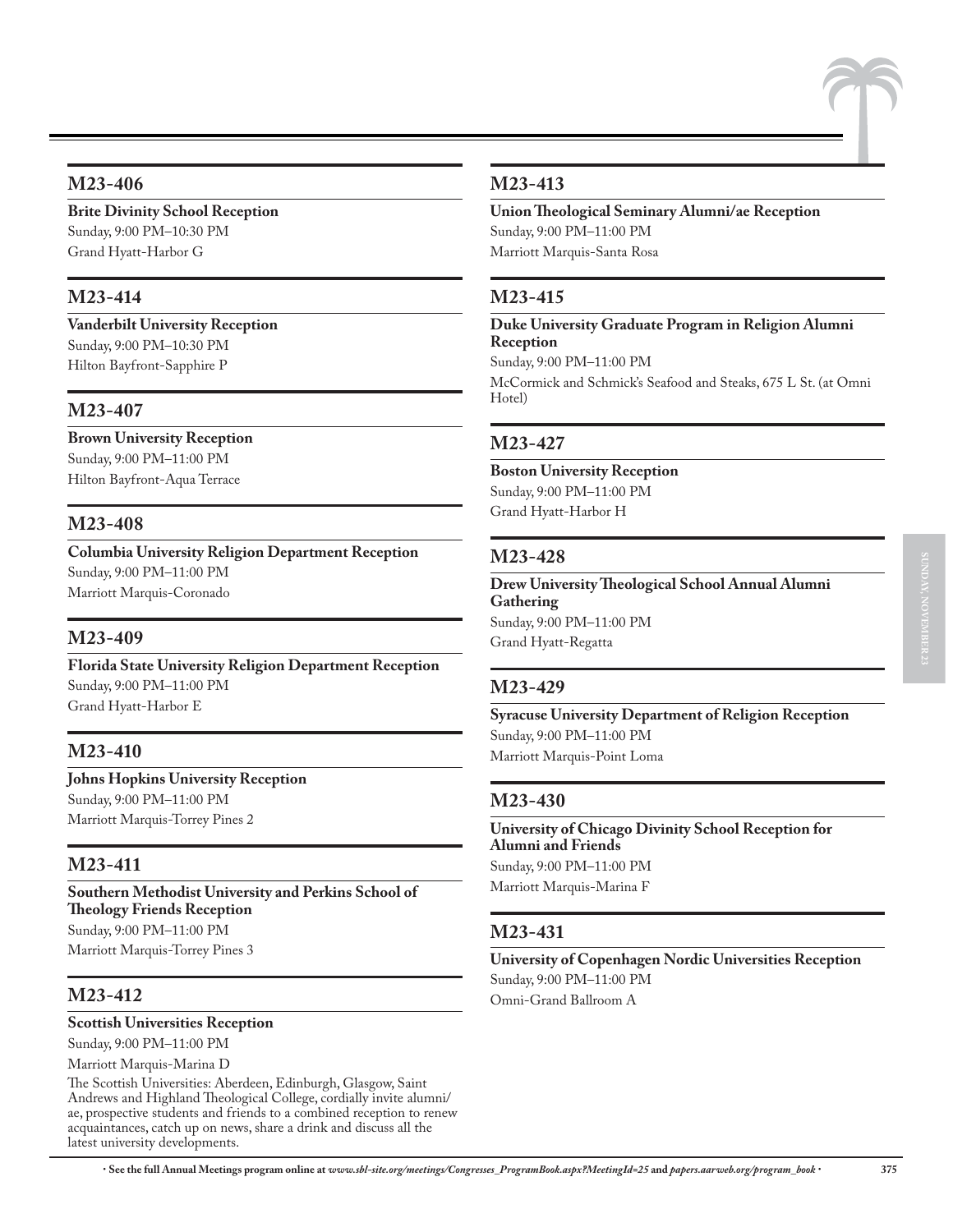# **MONDAY, NOVEMBER 24**

#### **M24-1**

**Dead Sea Scrolls Foundation Board of Advisors** Monday, 7:00 AM–8:30 AM Hilton Bayfront-Aqua Boardroom

# **M24-6**

**Regent College Friends of Regent College Breakfast** Monday, 7:00 AM–8:30 AM Convention Center-6C

#### **M24-2**

*Restoration Quarterly* **Breakfast** Monday, 7:00 AM–9:00 AM Convention Center-16B

#### **M24-3**

**Fuller Theological Seminary Alumni and Friends Breakfast** Monday, 7:00 AM–9:00 AM Convention Center-6D Joel B. Green, Center for Advanced Theological Studies, Presiding

#### **M24-5**

#### **China Academic Consortium**

Theme: **Improving Access to Theological Education in China** Monday, 7:00 AM–9:00 AM

#### Convention Center-6E

In this meeting, CAC would like to gather Western and Chinese leaders who are committed to China's theological education. In China today, there are many Christian university professors who want to contribute to the development of China's indigenous church. They are looking for nontraditional ways to get access to theological education. In this meeting, we will discuss creating an action plan to develop China's educated lay leaders. Our passion is to mentor scholars who will impact the church in China. We welcome those who are interested in hearing more about this project and possibly participating.

China Academic Consortium (CAC)'s mission is academic dialogue and exchange on the subjects of religion, worldviews, values and ethics with the Chinese Intellectual community. As Protestant representatives of the Christian faith, we seek to make contributions to China and her intellectual community in the belief that these Christian resources are relevant to Chinese culture and modern society.

#### **M24-4**

#### **Union Presbyterian Seminary Alumni/ae Breakfast**

Monday, 7:30 AM–8:45 AM

Edgewater Grill, 861 W Harbor Dr.

Brian K. Blount, Union Presbyterian Seminary, Presiding Come enjoy a scrumptious breakfast with your Union Presbyterian Seminary friends and colleagues. Edgewater Grill is a short walk from the San Diego Convention Center in Seaport Village. President Brian K. Blount will share an update on seminary programs. The cost for this order-off-the-menu breakfast is \$15. Please register by November 19 here: *www.regonline.com/AAR-SBL2014*. For questions please contact Laura Lindsay, *llindsay@upsem.edu*.

# **M24-7**

**University of Chicago Divinity School Coffee with the Dean for Prospective Students Monday, 7:30 AM–9:00 AM**

Hilton Bayfront-Aqua F

# **M24-8**

#### **Alpha Christianity Project Informational Meeting**

Monday, 8:00 AM–9:00 AM

Marriott Marquis-Balboa

This informal acquaintance meeting is for those interested in our program to recover pre-Pauline Christianity by renewed study of the NT and other relevant texts. For background, see *http://www.umass. edu/wsp/alpha/index.html* or contact *ebbrooks@research.umass.edu*.

#### **M24-100**

**Society for Pentecostal Studies**

Theme: **A Panel Discussion of Craig R. Koester's** *Revelation* **in the**  *Anchor Yale Bible Commentaries*

Monday, 9:00 AM–11:30 AM

Hilton Bayfront-307

John Christopher Thomas, Pentecostal Theological Seminary, Presiding

Panelists:

Robby Waddell, Southeastern University

Melissa Archer, Southeastern University

Frank Macchia, Vanguard University

Responding:

Craig R. Koester, Luther Seminary This session is sponsored by CPT Press, Cleveland, TN

#### **M24-103**

**Liturgical Press WCS Meeting Monday, 9:00 AM–12:30 PM** Marriott Marquis-Coronado